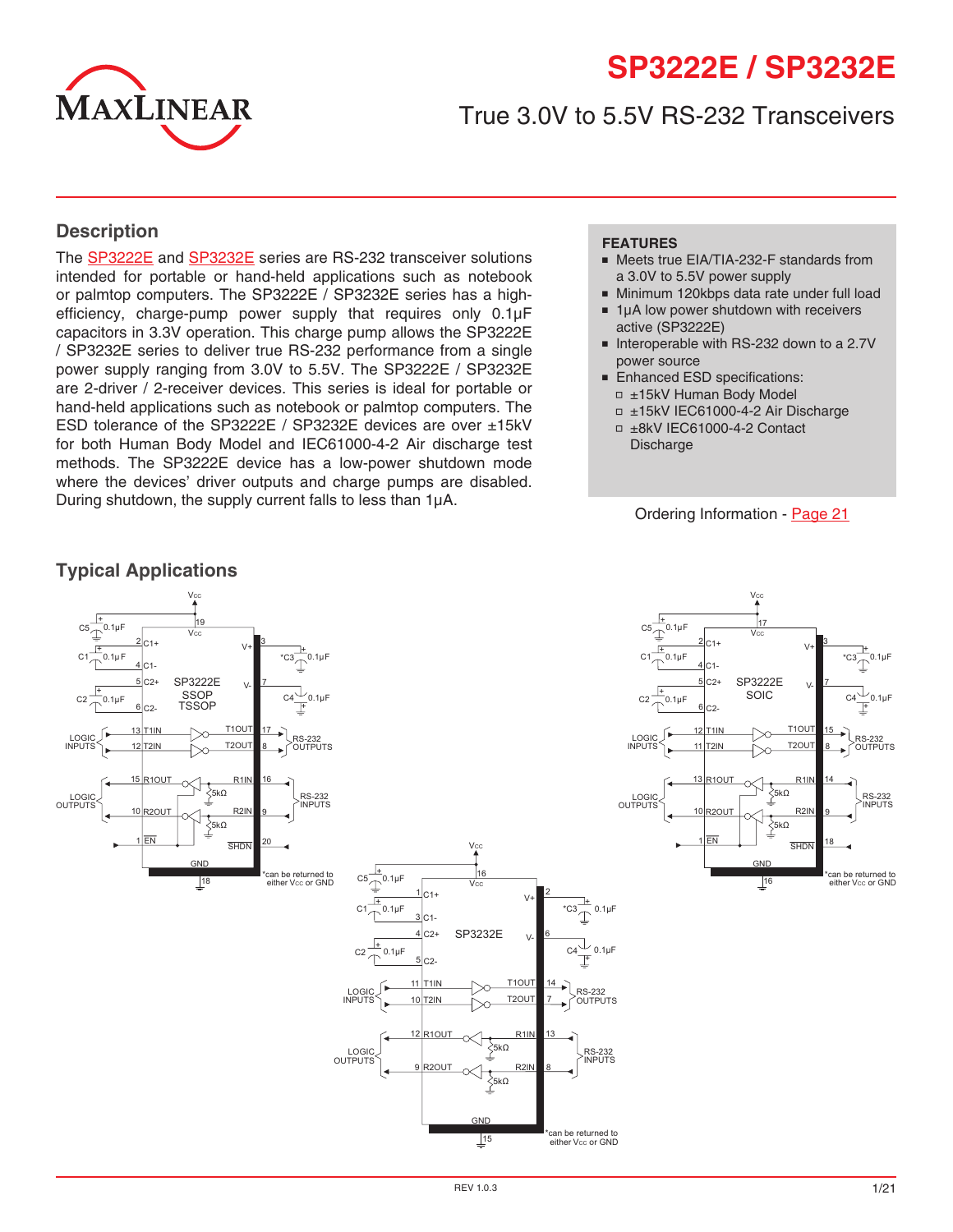# **Absolute Maximum Ratings**

These are stress ratings only and functional operation of the device at these ratings or any other above those indicated in the operation sections of the specifications below is not implied. Exposure to absolute maximum rating conditions for extended periods of time may affect reliability and cause permanent damage to the device.

| SHORE-CIRCUIL DURATION |  |
|------------------------|--|
| TxOUT.                 |  |

Storage Temperature.................. ...............-65˚C to +150˚C

20-pin SSOP (derate 9.25mW/°C above 70°C).......750mW

| $I_{CC}$ (DC V <sub>CC</sub> or GND current)±100mA |  |
|----------------------------------------------------|--|

Power Dissipation per package

Short-Circuit Duration

18-pin SOIC (derate 15.7mW/°C above 70°C).......1260mW 20-pin TSSOP (derate 11.1mW/°C above 70°C).....890mW 16-pin SSOP (derate 9.69mW/°C above 70°C).......775mW 16-pin PDIP (derate 14.3mW/°C above 70°C).......1150mW 16-pin WSOIC (derate 11.2mW/°C above 70°C).....900mW 16-pin TSSOP (derate 10.5mW/°C above 70°C).....850mW 16-pin NSOIC (derate 13.57mW/°C above 70°C)..1086mW

#### **NOTE:**

1. V+ and V- can have maximum magnitudes of 7V, but their absolute difference cannot exceed 13V.

# Input Voltages

| <b>Output Voltages</b> |  |
|------------------------|--|
|                        |  |
|                        |  |

# **Electrical Characteristics**

Unless otherwise noted, the following specifications apply for  $V_{CC} = 3.0V$  to 5.5V with  $T_{AMB} = T_{MIN}$  to  $T_{MAX}$ , typical values apply at  $V_{CC}$  = 3.3V or 5.0V and  $T_{AMB}$  = 25°C.

| <b>PARAMETERS</b>                        | MIN.           | TYP.           | MAX.            | <b>UNITS</b> | <b>CONDITIONS</b>                                                                   |
|------------------------------------------|----------------|----------------|-----------------|--------------|-------------------------------------------------------------------------------------|
| <b>DC Characteristics</b>                |                |                |                 |              |                                                                                     |
| Supply current                           |                | 0.3            | 1.0             | mA           | no load, $V_{CC}$ = 3.3V,<br>$T_{AMB}$ = 25°C, TxIN = GND or $V_{CC}$               |
| Shutdown supply current                  |                | 1.0            | 10              | μA           | SHDN = GND, $V_{CC}$ = 3.3V,<br>$T_{AMB}$ = 25°C, TxIN = Vcc or GND                 |
| <b>Logic Inputs and Receiver Outputs</b> |                |                |                 |              |                                                                                     |
| Input logic threshold LOW                |                |                | 0.8             | $\vee$       | TxIN. EN. SHDN(2)                                                                   |
| Input logic threshold HIGH               | 2.0            |                | $V_{\text{CC}}$ | $\vee$       | $V_{CC}$ = 3.3 $V^{(2)}$                                                            |
| Input logic threshold HIGH               | 2.4            |                | $V_{\rm CC}$    | $\vee$       | $V_{CC} = 5.0V^{(2)}$                                                               |
| Input leakage current                    |                | $+0.01$        | ±1.0            | μA           | TxIN, EN, SHDN.<br>$T_{\text{AMB}}$ = 25°C, $V_{\text{IN}}$ = 0V to $V_{\text{CC}}$ |
| Output leakage current                   |                | $+0.05$        | $+10$           | μA           | Receivers disabled, $V_{\text{OUT}} = 0V$ to $V_{\text{CC}}$                        |
| Output voltage LOW                       |                |                | 0.4             | $\vee$       | $I_{OIII}$ = 1.6mA                                                                  |
| Output voltage HIGH                      | $V_{CC}$ - 0.6 | $V_{CC}$ - 0.1 |                 | V            | $I_{OUT} = -1.0mA$                                                                  |
| <b>Driver Outputs</b>                    |                |                |                 |              |                                                                                     |
| Output voltage swing                     | $+5.0$         | $+5.4$         |                 | $\vee$       | All driver outputs loaded with $3k\Omega$ to GND,<br>$T_{\text{AMB}}$ = 25°C        |
| Output resistance                        | 300            |                |                 | Ω            | $V_{CC}$ = V + = V - = 0V, $T_{OUT}$ = $\pm$ 2V                                     |
| Output short-circuit current             |                | $+35$          | $+60$           | mA           | $V_{OIIT} = 0V$                                                                     |
| Output leakage current                   |                |                | $+25$           | μA           | $V_{CC}$ = 0V or 3.0V to 5.5V,<br>$V_{OIII}$ = +12V, drivers disabled               |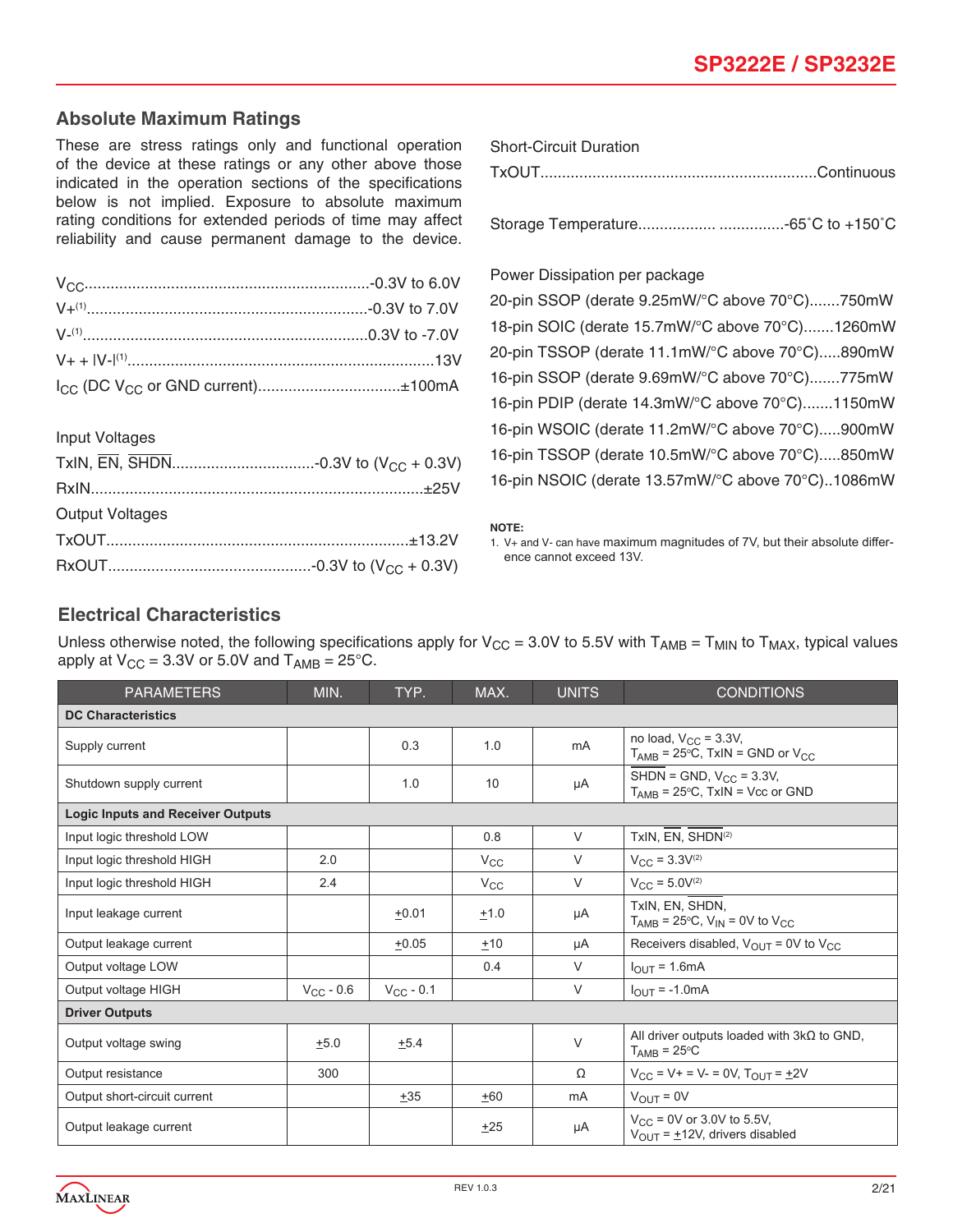# **Electrical Characteristics (Continued)**

Unless otherwise noted, the following specifications apply for  $V_{CC} = 3.0V$  to 5.5V with  $T_{AMB} = T_{MIN}$  to  $T_{MAX}$ , typical values apply at  $V_{CC}$  = 3.3V or 5.0V and  $T_{AMB}$  = 25°C.

| <b>PARAMETERS</b>                            | MIN.  | TYP. | MAX. | <b>UNITS</b> | <b>CONDITIONS</b>                                                                                                                                                  |
|----------------------------------------------|-------|------|------|--------------|--------------------------------------------------------------------------------------------------------------------------------------------------------------------|
| <b>Receiver Inputs</b>                       |       |      |      |              |                                                                                                                                                                    |
| Input voltage range                          | $-15$ |      | 15   | V            |                                                                                                                                                                    |
| Input threshold LOW                          | 0.6   | 1.2  |      | $\vee$       | $V_{\text{CC}}$ = 3.3V                                                                                                                                             |
| Input threshold LOW                          | 0.8   | 1.5  |      | V            | $V_{CC}$ = 5.0V                                                                                                                                                    |
| Input threshold HIGH                         |       | 1.5  | 2.4  | V            | $V_{\text{CC}}$ = 3.3V                                                                                                                                             |
| Input threshold HIGH                         |       | 1.8  | 2.4  | V            | $V_{CC}$ = 5.0V                                                                                                                                                    |
| Input hysteresis                             |       | 0.3  |      | $\vee$       |                                                                                                                                                                    |
| Input resistance                             | 3     | 5    | 7    | kΩ           |                                                                                                                                                                    |
| <b>Timing Characteristics</b>                |       |      |      |              |                                                                                                                                                                    |
| Maximum data rate                            | 120   | 235  |      | kbps         | $R_L$ = 3k $\Omega$ , $C_L$ = 1000pF, one driver switching                                                                                                         |
| Driver propagation delay, t <sub>PHI</sub>   |       | 1.0  |      | μs           | $R_1 = 3k\Omega$ , $C_1 = 1000pF$                                                                                                                                  |
| Driver propagation delay, t <sub>PLH</sub>   |       | 1.0  |      | μs           | $R_L = 3k\Omega$ , $C_L = 1000pF$                                                                                                                                  |
| Receiver propagation delay, t <sub>PHL</sub> |       | 0.3  |      | μs           | Receiver input to receiver output, $C_1 = 150pF$                                                                                                                   |
| Receiver propagation delay, $t_{PIH}$        |       | 0.3  |      | μs           | Receiver input to receiver output, $C_1 = 150pF$                                                                                                                   |
| Receiver output enable time                  |       | 200  |      | ns           |                                                                                                                                                                    |
| Receiver output disable time                 |       | 200  |      | ns           |                                                                                                                                                                    |
| Driver skew                                  |       | 100  | 500  | ns           | $ $ t <sub>PHL</sub> - t <sub>PLH</sub> $ $ , T <sub>AMB</sub> = 25°C                                                                                              |
| Receiver skew                                |       | 200  | 1000 | ns           | $ t_{\rm PHL}$ - $t_{\rm PLH} $                                                                                                                                    |
| Transition-region slew rate                  |       |      | 30   | $V/\mu s$    | $V_{CC}$ = 3.3V, R <sub>L</sub> = 3k $\Omega$ , C <sub>L</sub> = 1000pF,<br>$T_{AMB}$ = 25 $^{\circ}$ C, measurements taken from<br>-3.0V to 3.0V or 3.0V to -3.0V |

#### **NOTE:**

2. Driver input hysteresis is typically 250mV.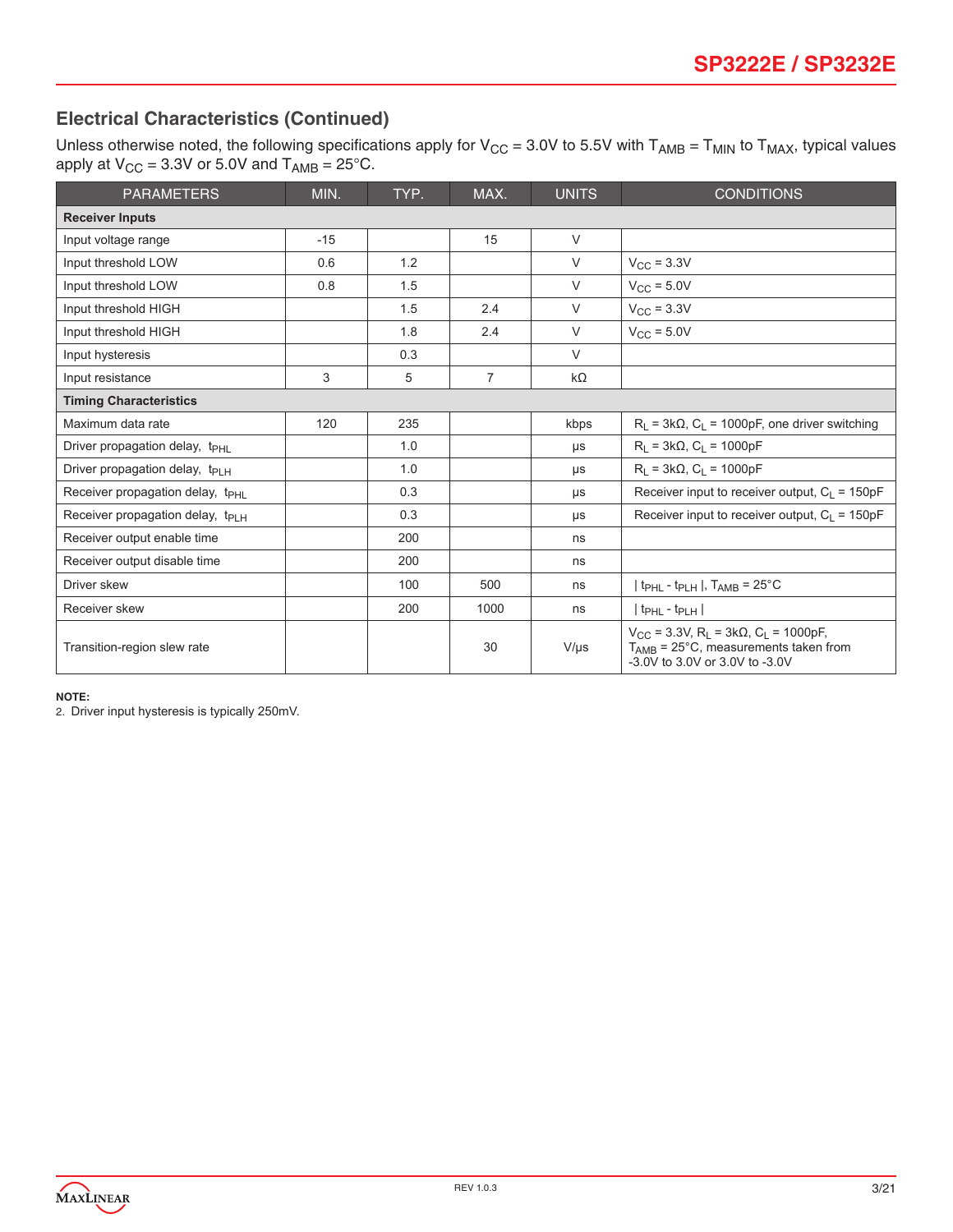# **Typical Performance Characteristics**

Unless otherwise noted, the following performance characteristics apply for  $V_{CC} = 3.3V$ , 120kbps data rate, all drivers loaded with 3kΩ, 0.1µF charge pump capacitors, and  $T_{AMB} = 25^{\circ}$ C.





Figure 2: Slew Rate vs Load Capacitance for the SP3222E and SP3232E



Figure 3: Supply Current VS. Load Capacitance when Transmitting Data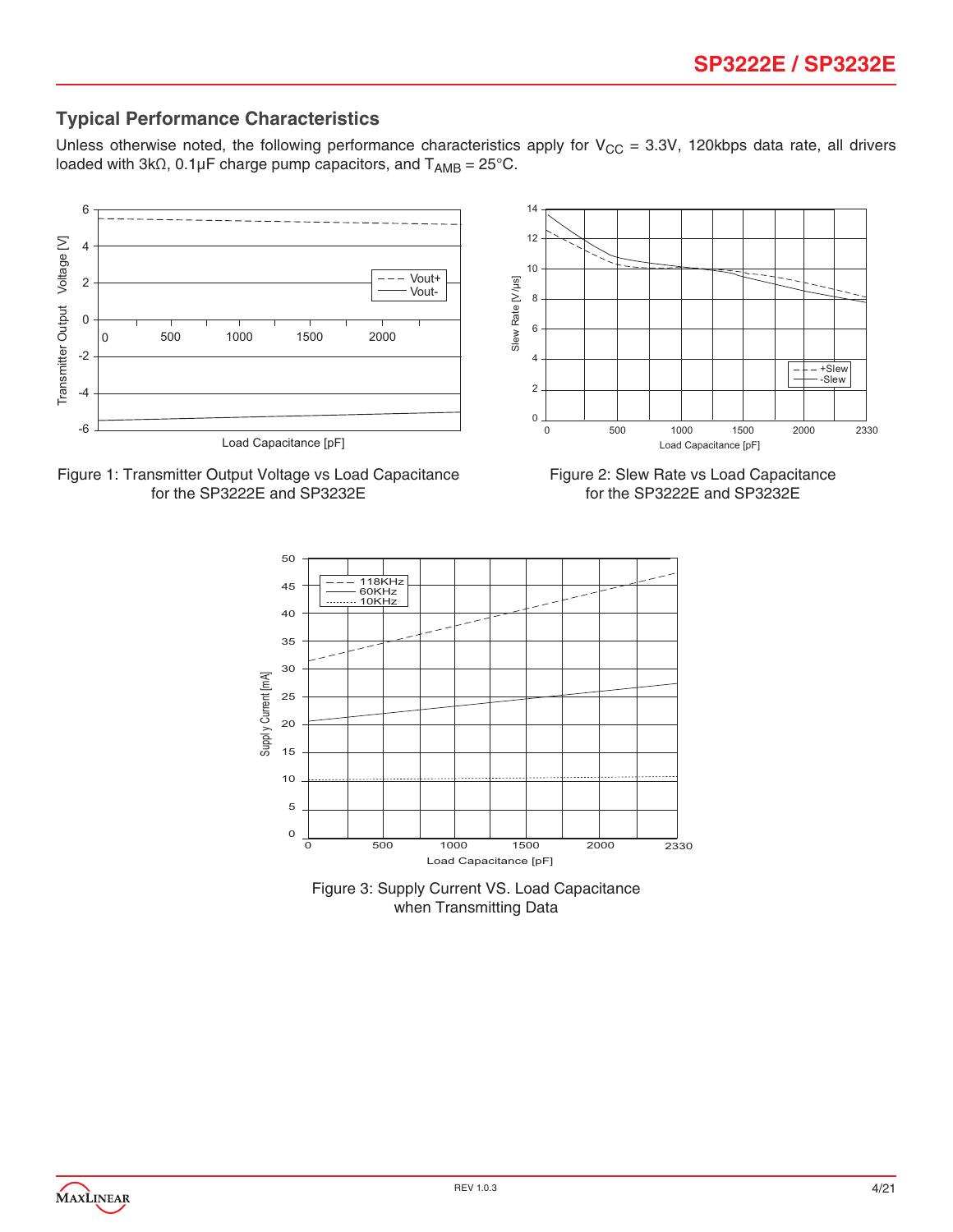# **Pin Functions**

|                 |                                                                                                                                                     | <b>Pin Number</b> |                             |                |  |
|-----------------|-----------------------------------------------------------------------------------------------------------------------------------------------------|-------------------|-----------------------------|----------------|--|
| <b>Pin Name</b> | Pin Function / Description                                                                                                                          | <b>SP3222E</b>    |                             |                |  |
|                 |                                                                                                                                                     | <b>SOIC</b>       | <b>SSOP</b><br><b>TSSOP</b> | SP3232E        |  |
| $\overline{EN}$ | Receiver Enable. Apply logic LOW for normal operation.<br>Apply logic HIGH to disable the receiver outputs (high-Z state).                          | 1                 | $\mathbf{1}$                |                |  |
| $C1+$           | Positive terminal of the voltage doubler charge-pump capacitor                                                                                      | 2                 | 2                           | $\mathbf{1}$   |  |
| $V +$           | 5.5V output generated by the charge pump                                                                                                            | 3                 | 3                           | $\overline{2}$ |  |
| $C1-$           | Negative terminal of the voltage doubler charge-pump capacitor                                                                                      | $\overline{4}$    | $\overline{4}$              | 3              |  |
| $C2+$           | Positive terminal of the inverting charge-pump capacitor                                                                                            | 5                 | 5                           | 4              |  |
| $C2-$           | Negative terminal of the inverting charge-pump capacitor                                                                                            | 6                 | 6                           | 5              |  |
| $V -$           | -5.5V output generated by the charge pump                                                                                                           | $\overline{7}$    | $\overline{7}$              | 6              |  |
| $T_1$ OUT       | RS-232 driver output                                                                                                                                | 15                | 17                          | 14             |  |
| $T2$ OUT        | RS-232 driver output                                                                                                                                | 8                 | 8                           | $\overline{7}$ |  |
| $R_1$ IN        | RS-232 receiver input                                                                                                                               | 14                | 16                          | 13             |  |
| $R2$ IN         | RS-232 receiver input                                                                                                                               | 9                 | 9                           | 8              |  |
| $R_1$ OUT       | TTL/CMOS receiver output                                                                                                                            | 13                | 15                          | 12             |  |
| $R2$ OUT        | <b>TTL/CMOS</b> receiver output                                                                                                                     | 10                | 10                          | 9              |  |
| $T_1$ IN        | TTL/CMOS driver input                                                                                                                               | 12                | 13                          | 11             |  |
| $T2$ IN         | TTL/CMOS driver input                                                                                                                               | 11                | 12                          | 10             |  |
| <b>GND</b>      | Ground                                                                                                                                              | 16                | 18                          | 15             |  |
| $V_{\rm CC}$    | 3.0V to 5.5V supply voltage                                                                                                                         | 17                | 19                          | 16             |  |
| <b>SHDN</b>     | Shutdown Control Input. Drive HIGH for normal device operation.<br>Drive LOW to shutdown the drivers (high-Z output) and the on-board power supply. | 18                | 20                          |                |  |
| N.C.            | No connect                                                                                                                                          | $\sim$            | 11, 14                      | $\overline{a}$ |  |

Table 1: Device Pin Description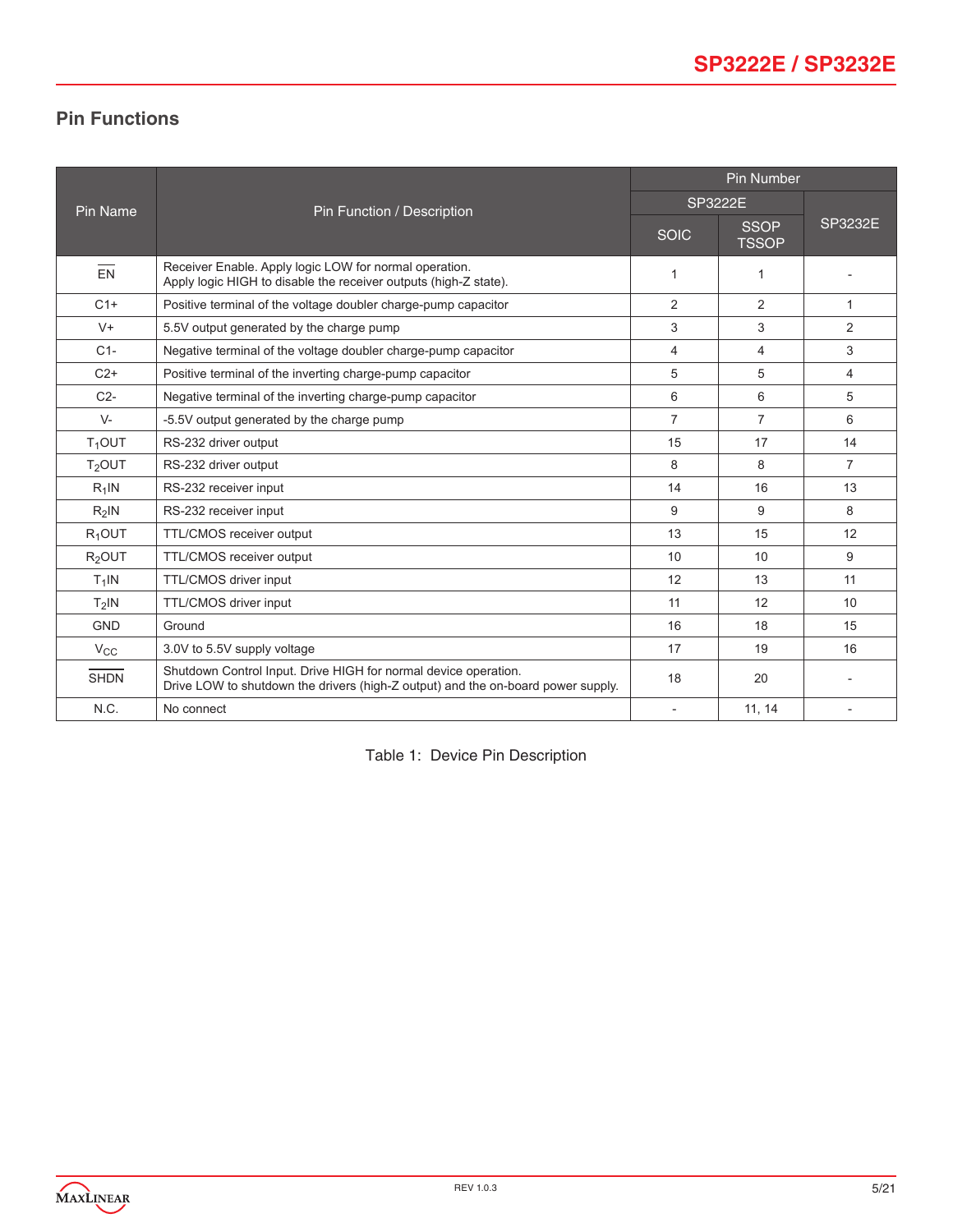





Figure 5: Pinout Configurations for the SP3232E

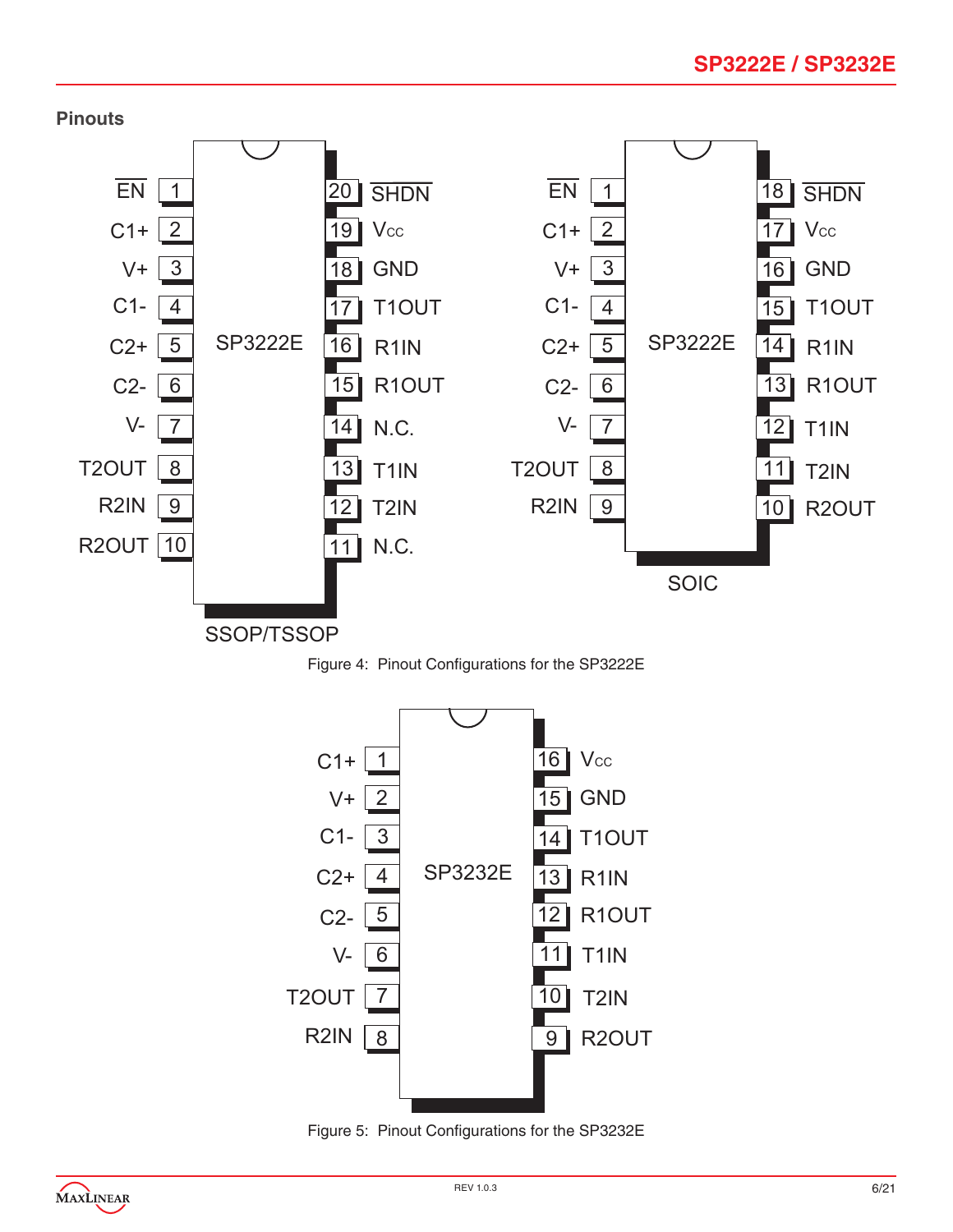# **SP3222E / SP3232E**



### **Typical Operating Circuits**

Figure 6: SP3222E Typical Operating Circuits



Figure 7: SP3232E Typical Operating Circuit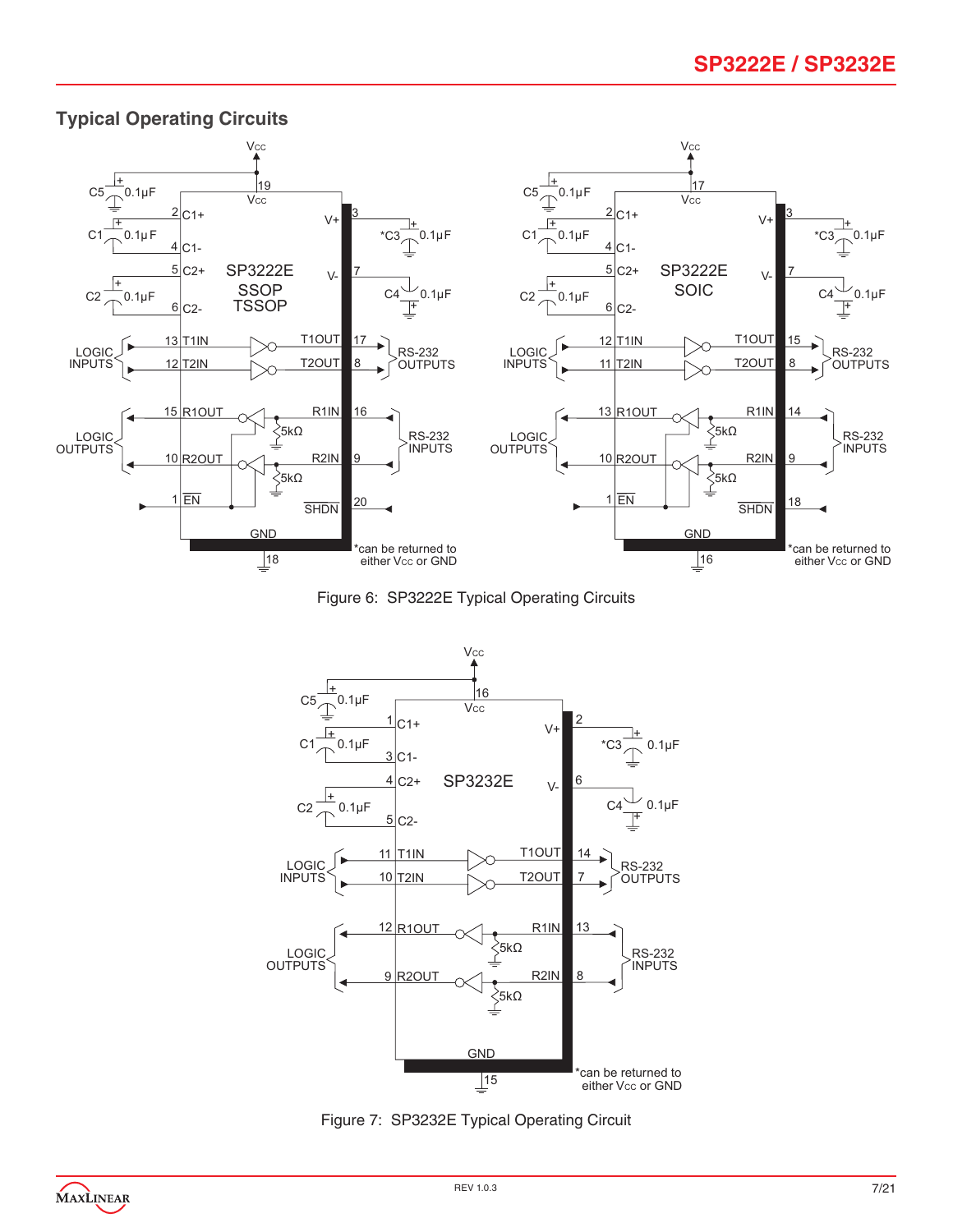# **Applications Information**

The SP3222E / SP3232E transceivers meet the EIA/TIA-232 and ITU-T V.28/V.24 communication protocols and can be implemented in battery-powered, portable, or hand-held applications such as notebook or palmtop computers. The SP3222E / SP3232E devices feature MaxLinear's proprietary on-board charge pump circuitry that generates 5.5V for RS-232 voltage levels from a single 3.0V to 5.5V power supply. This series is ideal for 3.3V-only systems, mixed 3.3V to 5.5V systems, or 5.0V-only systems that require true RS-232 performance. The SP3222E / SP3232E devices can operate at a typical data rate of 235kbps when fully loaded.

The SP3222E and SP3232E are 2-driver / 2-receiver devices ideal for portable or hand-held applications. The SP3222E features a 1µA shutdown mode that reduces power consumption and extends battery life in portable systems. Its receivers remain active in shutdown mode, allowing external devices such as modems to be monitored using only 1µA supply current.

#### Theory of Operation

The SP3222E/SP3232E series is made up of three basic circuit blocks:

- 1. Drivers
- 2. Receivers
- 3. The MaxLinear proprietary charge pump

#### **Drivers**

The drivers are inverting level transmitters that convert TTL or CMOS logic levels to 5.0V EIA/TIA-232 levels with an inverted sense relative to the input logic levels. Typically, the RS-232 output voltage swing is 5.4V with no load and 5V minimum fully loaded. The driver outputs are protected against infinite short-circuits to ground without degradation in reliability. Driver outputs will meet EIA/TIA-562 levels of  $\pm 3.7V$  with supply voltages as low as 2.7V.

The drivers can guarantee a data rate of 120kbps fully loaded with 3kΩ in parallel with 1000pF, ensuring compatability with PC-to-PC communication software.

The slew rate of the driver is internally limited to a maximum of 30V/µs in order to meet the EIA standards (EIA RS-232D 2.1.7, Paragraph 5). The transition of the loaded output from HIGH to LOW also meet the monotonicity requirements of the standard.

Figure 8 shows a loopback test circuit used to test the RS-232 Drivers. Figure 9 shows the test results of the loopback circuit with all drivers active at 120kbps with RS-232 loads in parallel with a 1000pF capacitor. Figure 10 shows the test results where one driver was active at 235kbps and all drivers loaded with an RS-232 receiver in parallel with 1000pF capacitors. A solid RS-232 data transmission rate of 120kbps provides compatibility with many designs in personal computer peripherals and LAN applications.



Figure 8: SP3222E/SP3232E Driver Loopback Test Circuit



Figure 9: Loopback Test results at 120kbps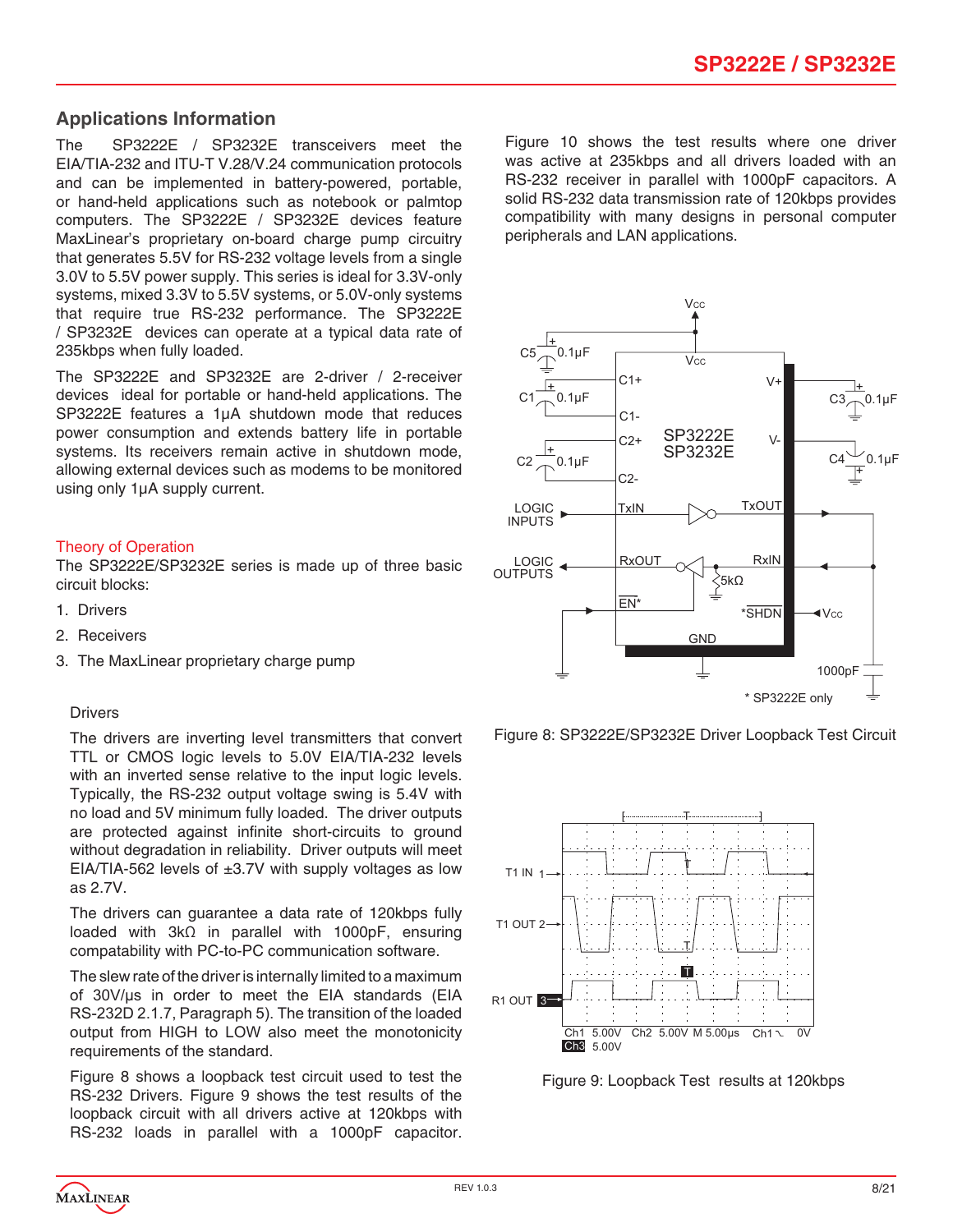# **Applications Information (Continued)**



Figure 10: Loopback Test results at 235kbps

The SP3222E driver's output stages are turned off (tristate) when the device is in shutdown mode. When the power is off, the SP3222E device permits the outputs to be driven up to  $\pm$ 12V. The driver's inputs do not have pullup resistors. Designers should connect unused inputs to  $V_{CC}$  or GND.

In the shutdown mode, the supply current falls to less than  $1\mu$ A, where  $\overline{\text{SHDN}}$  = LOW. When the SP3222E device is shut down, the device's driver outputs are disabled (tristated) and the charge pumps are turned off with V+ pulled down to  $V_{CC}$  and V- pulled to GND. The time required to exit shutdown is typically 100 $\mu$ s. Connect SHDN to V<sub>CC</sub> if the shutdown mode is not used.

### **Receivers**

The Receivers convert EIA/TIA-232 levels to TTL or CMOS logic output levels. The SP3222E receivers have an inverting tri-state output. These receiver outputs (RxOUT) are tri-stated when the enable control  $\overline{EN}$  = HIGH. In the shutdown mode, the receivers can be active or inactive. EN has no effect on TxOUT. The truth table logic of the SP3222E driver and receiver outputs can be found in Table 2.

| <b>SHDN</b> | FN | <b>TxOUT</b> | <b>RxOUT</b> |
|-------------|----|--------------|--------------|
|             |    | Tri-state    | Active       |
|             |    | Tri-state    | Tri-state    |
|             |    | Active       | Active       |
|             |    | Active       | Tri-state    |

Table 2: SP3222E Truth Table Logic for Shutdown and Enable Control

Since receiver input is usually from a transmission line where long cable lengths and system interference can degrade the signal, the inputs have a typical hysteresis margin of 300mV. This ensures that the receiver is virtually immune to noisy transmission lines. Should an input be left unconnected, an internal 5kΩ pulldown resistor to ground will commit the output of the receiver to a HIGH state.

### Charge Pump

The charge pump is an MaxLinear-patended design (U.S. 5,306,954) and uses a unique approach compared to older less-efficient designs. The charge pump still requires four external capacitors, but uses a four-phase voltage shifting technique to attain symmetrical 5.5V power supplies. The internal power supply consists of a regulated dual charge pump that provides output voltages of ±5.5V regardless of the input voltage ( $V_{CC}$ ) over the 3.0V to 5.5V range.

In most circumstances, decoupling the power supply can be achieved adequately using a 0.1µF bypass capacitor at C5 (refer to figures 6 and 7). In applications that are sensitive to power-supply noise, decouple Vcc to ground with a capacitor of the same value as charge-pump capacitor C1. Physically connect bypass capcitors as close to the IC as possible.

The charge pump operates in a discontinuous mode using an internal oscillator. If the output voltages are less than a magnitude of 5.5V, the charge pump is enabled. If the output voltages exceed a magnitude of 5.5V, the charge pump is disabled. This oscillator controls the four phases of the voltage shifting. A description of each phase follows.

### Phase 1:  $V_{SS}$  charge storage

During this phase of the clock cycle, the positive side of capacitors  $C_1$  and  $C_2$  are initially charged to  $V_{CC}$ .  $C_1$ <sup>+</sup> is then switched to GND and the charge in  $C_1^-$  is transferred to  $C_2$ <sup>-</sup>. Since  $C_2$ <sup>+</sup> is connected to  $V_{CC}$ , the voltage potential across capacitor  $C_2$  is now 2 times  $V_{CC}$ .

### Phase 2: V<sub>SS</sub> transfer

Phase two of the clock connects the negative terminal of  $C_2$  to the  $V_{SS}$  storage capacitor and the positive terminal of  $C_2$  to GND. This transfers a negative generated voltage to  $C_3$ . This generated voltage is regulated to a minimum voltage of -5.5V. Simultaneous with the transfer of the voltage to  $C_3$ , the positive side of capacitor  $C_1$  is switched to  $V_{CC}$  and the negative side is connected to GND.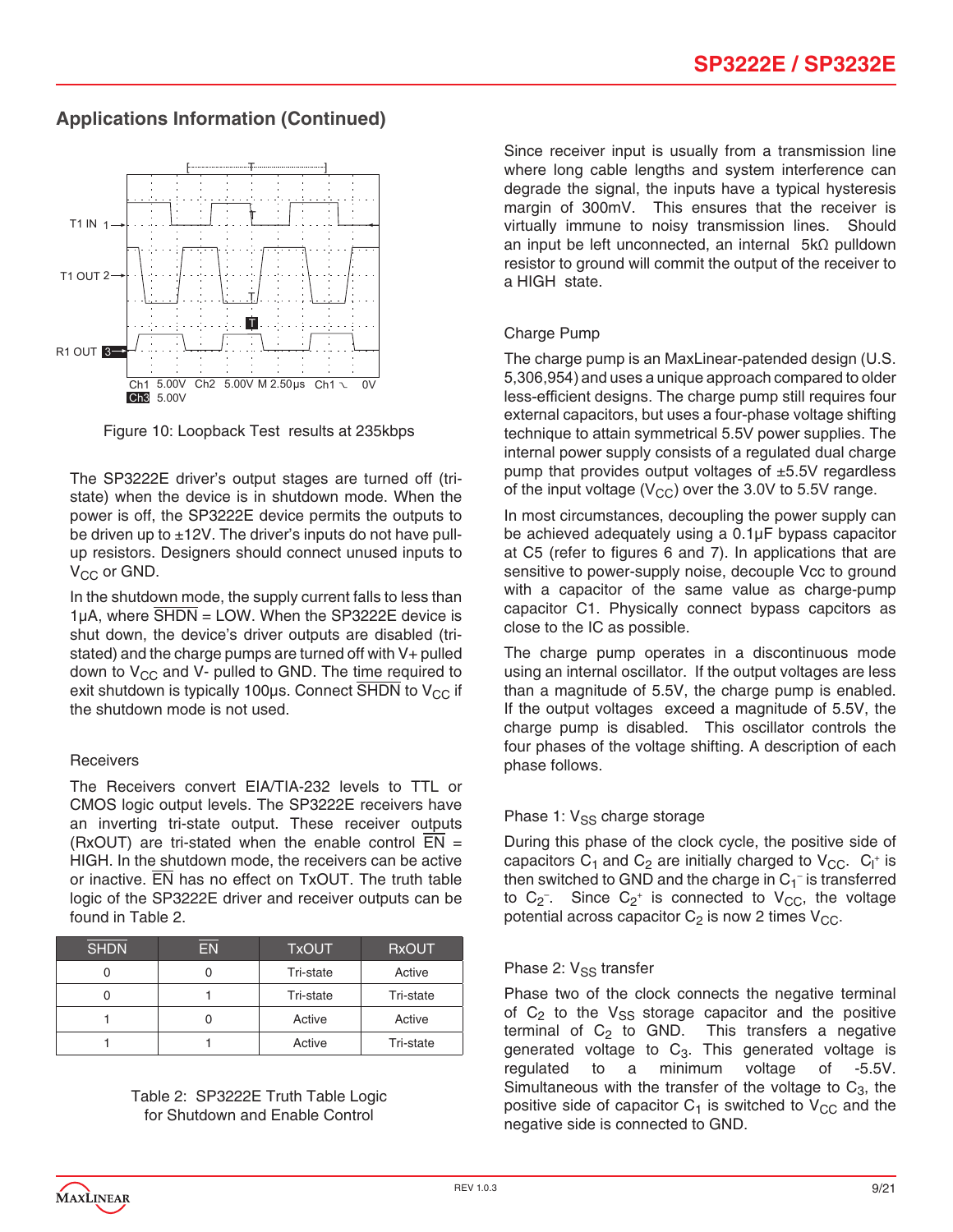# **Applications Information (Continued)**

#### Phase 3:  $V_{DD}$  charge storage

The third phase of the clock is identical to the first phase; the charge transferred in  $C_1$  produces  $-V_{CC}$  in the negative terminal of  $C_1$ , which is applied to the negative side of capacitor  $C_2$ . Since  $C_2$ <sup>+</sup> is at  $V_{CC}$ , the voltage potential across  $C_2$  is 2 times  $V_{CC}$ .

#### Phase 4:  $V_{DD}$  transfer

The fourth phase of the clock connects the negative terminal of  $C_2$  to GND, and transfers this positive generated voltage across  $C_2$  to  $C_4$ , the  $V_{DD}$  storage capacitor. This voltage is regulated to 5.5V. At This voltage is regulated to  $5.5V$ . this voltage, the internal oscillator is disabled. Simultaneous with the transfer of the voltage to  $C_4$ , the positive side of capacitor  $C_1$  is switched to  $V_{CC}$  and the negative side is connected to GND, allowing the charge pump cycle to begin again. The charge pump cycle will continue as long as the operational conditions for the internal oscillator are present.

Since both V<sup>+</sup> and V<sup>-</sup> are separately generated from V<sub>CC</sub>, in a no–load condition V+ and V– will be symmetrical. Older charge pump approaches that generate  $V^-$  from  $V^+$ will show a decrease in the magnitude of V– compared to V+ due to the inherent inefficiencies in the design.

The clock rate for the charge pump typically operates at greater than 250kHz. The external capacitors can be as low as 0.1µF with a 16V breakdown voltage rating.



Figure 11: Charge Pump - Phase 1



Figure 12: Charge Pump - Phase 2





Figure 14: Charge Pump - Phase 3



Figure 15: Charge Pump - Phase 4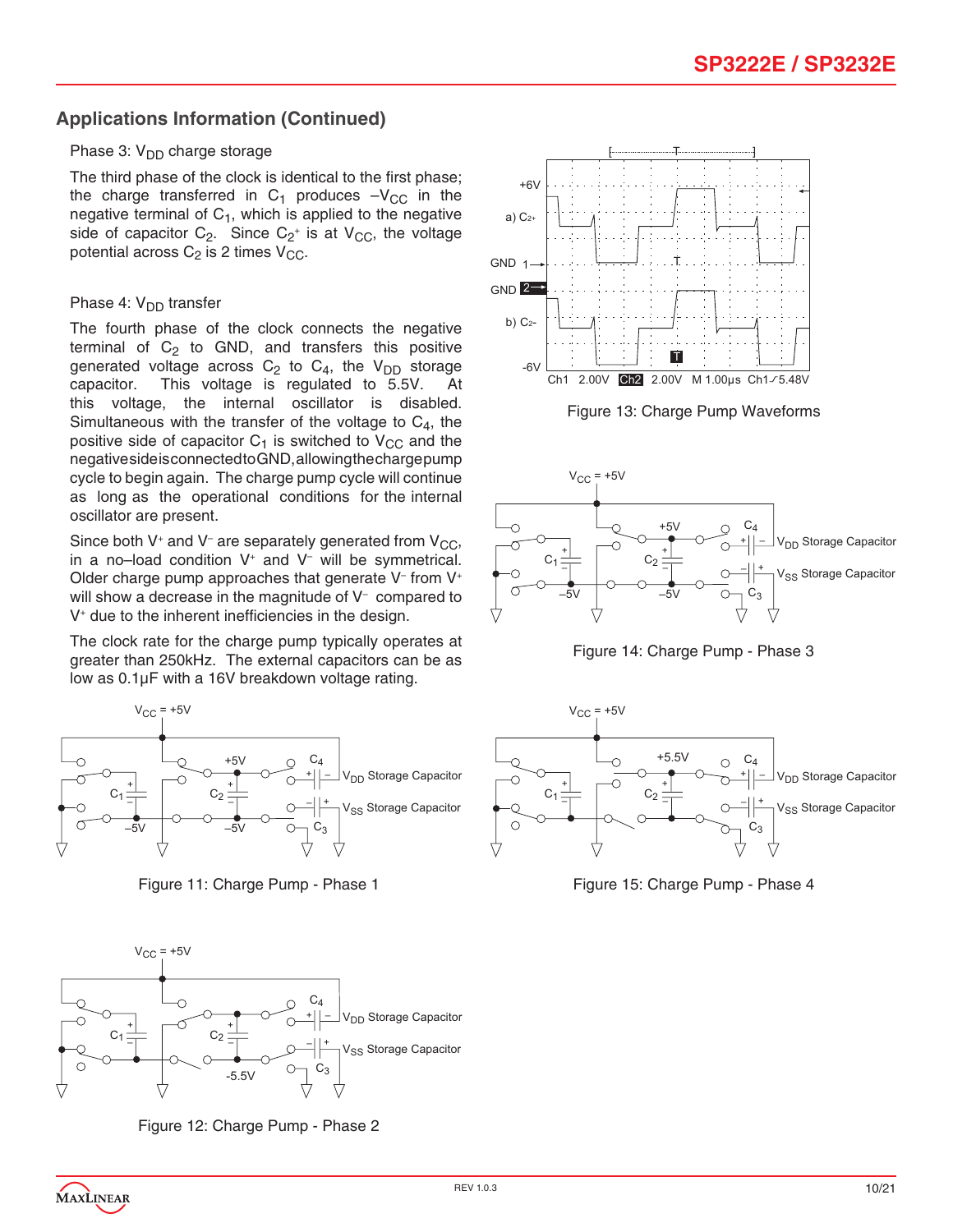# **ESD Tolerance**

The SP3222E / SP3232E Series incorporates ruggedized ESD cells on all driver output and receiver input pins. The ESD structure is improved over our previous family for more rugged applications and environments sensitive to electrostatic discharges and associated transients. The improved ESD tolerance is at least ±15kV without damage or latchup.

There are different methods of ESD testing applied:

- a) MIL-STD-883, Method 3015.7
- b) IEC61000-4-2 Air-Discharge
- c) IEC61000-4-2 Direct Contact

The Human Body Model has been the generally accepted ESD testing method for semiconductors. This method is also specified in MIL-STD-883, Method 3015.7 for ESD testing. The premise of this ESD test is to simulate the human body's potential to store electro-static energy and discharge it to an integrated circuit. The simulation is performed by using a test model as shown in Figure 16. This method will test the IC's capability to withstand an ESD transient during normal handling such as in manufacturing areas where the IC's tend to be handled frequently.

The IEC61000-4-2, formerly IEC801-2, is generally used for testing ESD on equipment and systems. For system manufacturers, they must guarantee a certain amount of ESD protection since the system itself is exposed to the outside environment and human presence. The premise with IEC61000-4-2 is that the system is required to withstand an amount of static electricity when ESD is applied to points and surfaces of the equipment that are accessible to personnel during normal usage. The transceiver IC receives most of the ESD current when the ESD source is applied to the connector pins. The test circuit for IEC61000-4-2 is shown on Figure 17. There are two methods within IEC61000-4-2, the Air Discharge method and the Contact Discharge method.



Figure 16: ESD Test Circuit for Human Body Model



Figure 17: ESD Test Circuit for IEC61000-4-2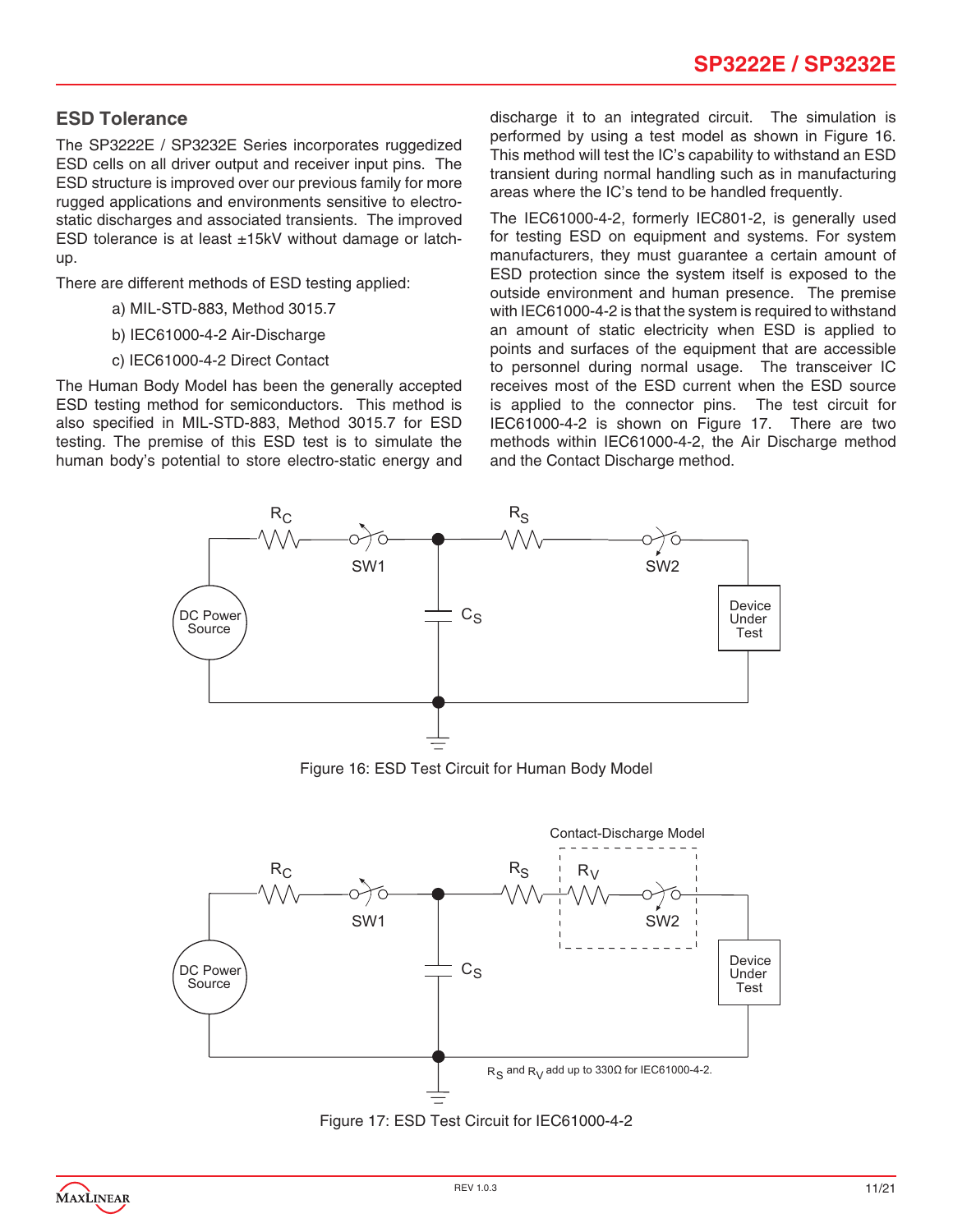# **ESD Tolerance (Continued)**

With the Air Discharge Method, an ESD voltage is applied to the equipment under test (EUT) through air. This simulates an electrically charged person ready to connect a cable onto the rear of the system only to find an unpleasant zap just before the person touches the back panel. The high energy potential on the person discharges through an arcing path to the rear panel of the system before he or she even touches the system. This energy, whether discharged directly or through air, is predominantly a function of the discharge current rather than the discharge voltage. Variables with an air discharge such as approach speed of the object carrying the ESD potential to the system and humidity will tend to change the discharge current. For example, the rise time of the discharge current varies with the approach speed.

The Contact Discharge Method applies the ESD current directly to the EUT. This method was devised to reduce the unpredictability of the ESD arc. The discharge current rise time is constant since the energy is directly transferred without the air-gap arc. In situations such as hand held systems, the ESD charge can be directly discharged to the equipment from a person already holding the equipment. The current is transferred on to the keypad or the serial port of the equipment directly and then travels through the PCB and finally to the IC.

The circuit model in Figures 16 and 17 represent the typical ESD testing circuit used for all three methods. The CS is initially charged with the DC power supply when the first switch (SW1) is on. Now that the capacitor is charged, the second switch (SW2) is on while SW1 switches off. The voltage stored in the capacitor is then applied through R<sub>S</sub>, the current limiting resistor, onto the device under test (DUT). In ESD tests, the SW2 switch is pulsed so that the device under test receives a duration of voltage.



Figure 18: ESD Test Waveform for IEC61000-4-2

For the Human Body Model, the current limiting resistor  $(R<sub>S</sub>)$  and the source capacitor  $(C<sub>S</sub>)$  are 1.5k $\Omega$  an 100pF, respectively. For IEC-61000-4-2, the current limiting resistor (R<sub>S</sub>) and the source capacitor (C<sub>S</sub>) are 330 $\Omega$  an 150pF, respectively.

The higher  $C_S$  value and lower  $R_S$  value in the IEC61000-4-2 model are more stringent than the Human Body Model. The larger storage capacitor injects a higher voltage to the test point when SW2 is switched on. The lower current limiting resistor increases the current charge onto the test point.

| DEVICE PIN TESTED     | <b>HUMAN BODY MODEL</b> | IEC61000-4-2  |                       |       |  |
|-----------------------|-------------------------|---------------|-----------------------|-------|--|
|                       |                         | Air Discharge | <b>Direct Contact</b> | Level |  |
| <b>Driver Outputs</b> | ±15kV                   | ±15kV         | ±8kV                  |       |  |
| Receiver Inputs       | ±15kV                   | ±15kV         | ±8kV                  |       |  |

Table 3: Transceiver ESD Tolerance Levels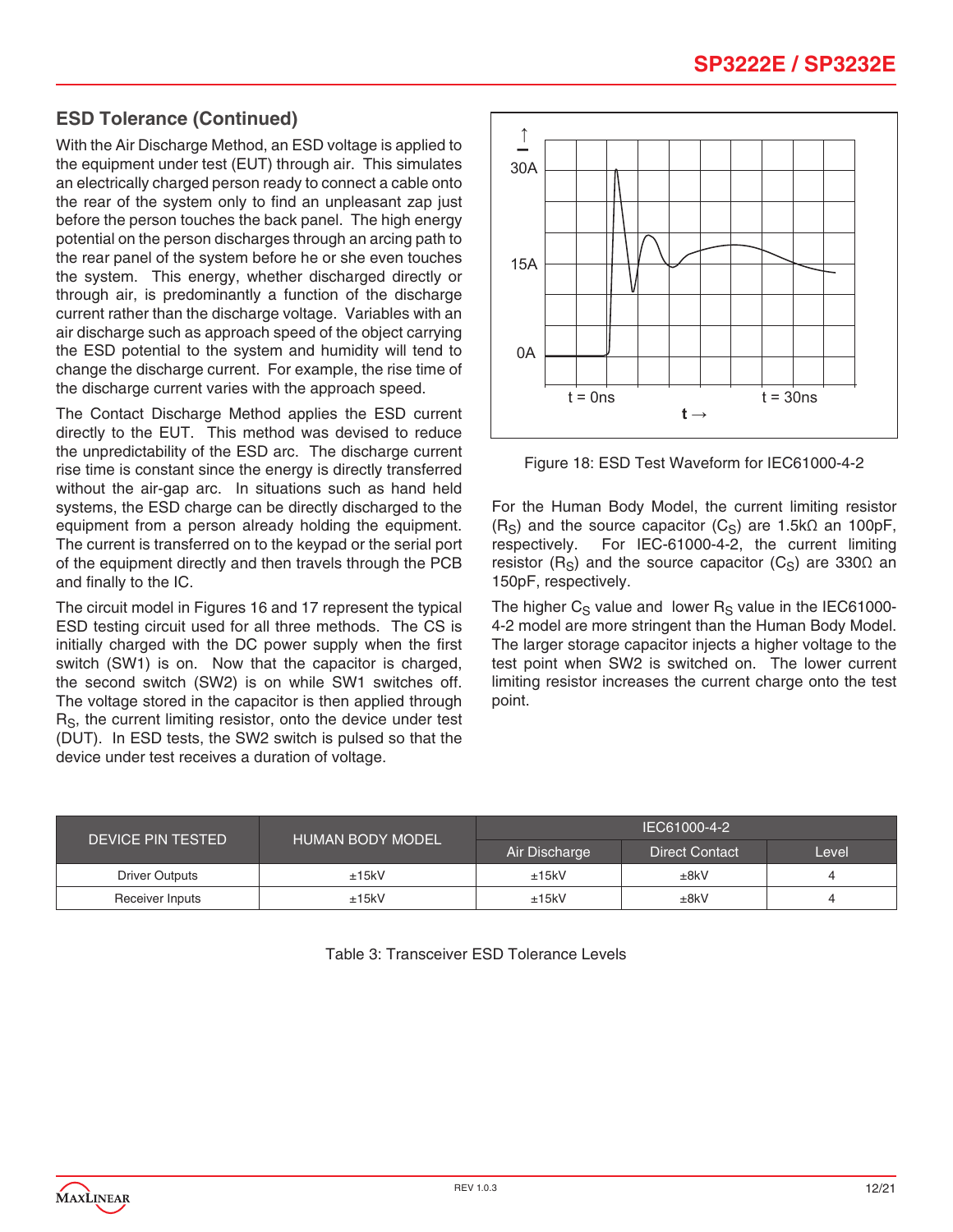### SSOP20



| PACKAGE OUTLINE SSOP 5.3mm BODY<br>JEDEC MO-150 VARIATION AE |            |                |           |                                                                        |                     |                 |
|--------------------------------------------------------------|------------|----------------|-----------|------------------------------------------------------------------------|---------------------|-----------------|
| <b>SYMBOLS</b>                                               |            | (Control Unit) |           | COMMON DIMENSIONS IN MM COMMON DIMENSIONS IN INCH.<br>(Reference Unit) |                     |                 |
|                                                              | <b>MIN</b> | <b>NOM</b>     | MAX       | <b>MIN</b>                                                             | <b>NOM</b>          | MAX             |
| Α                                                            |            |                | 2.00      |                                                                        |                     | 0.079           |
| A1                                                           | 0.05       |                |           | 0.002                                                                  |                     |                 |
| A <sub>2</sub>                                               | 1.65       | 1.75           | 1.85      | 0.065                                                                  | 0.069               | 0.073           |
| b                                                            | 0.22       |                | 0.38      | 0.009                                                                  |                     | 0.015           |
| Ċ                                                            | 0.09       |                | 0.25      | 0.004                                                                  |                     | 0.010           |
| E                                                            | 7.40       | 7.80           | 8.20      | 0.291                                                                  |                     | $0.307$   0.323 |
| E1                                                           | 5.00       | 5.30           | 5.60      |                                                                        | $0.197$ 0.209 0.220 |                 |
| e                                                            |            | 0.65 BSC       |           | 0.026 BSC                                                              |                     |                 |
| L                                                            | 0.55       | 0.75           | 0.95      |                                                                        | 0.022 0.030 0.037   |                 |
| L1                                                           |            | 1.25 REF       |           |                                                                        | 0.049 REF           |                 |
| L2                                                           |            | 0.25 BSC       |           | 0.010 BSC                                                              |                     |                 |
| R1                                                           | 0.09       |                |           | 0.004                                                                  |                     |                 |
| $\theta$                                                     | U.         | $4^{\circ}$    | $8^\circ$ | ∩.                                                                     | $4^{\circ}$         | S.              |
| D                                                            | 6.90       | 7.20           | 7.50      | .272                                                                   |                     | $0.283$ 0.295   |
| Ν                                                            | 20         |                |           |                                                                        |                     |                 |

Drawing No: POD-00000119 Revision: A

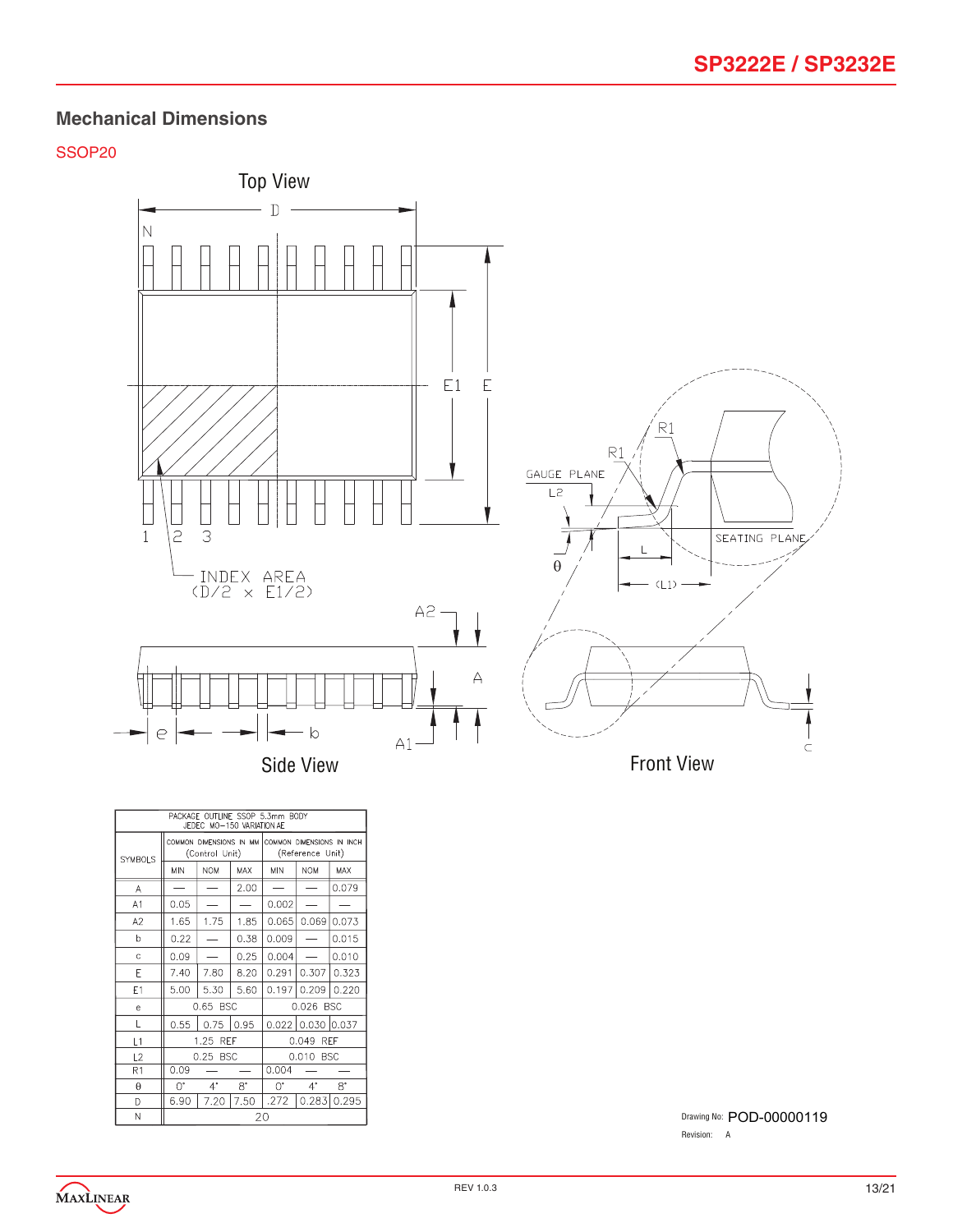### SSOP16







Drawing No: POD-00000116 Revision: A

MAXLINEAR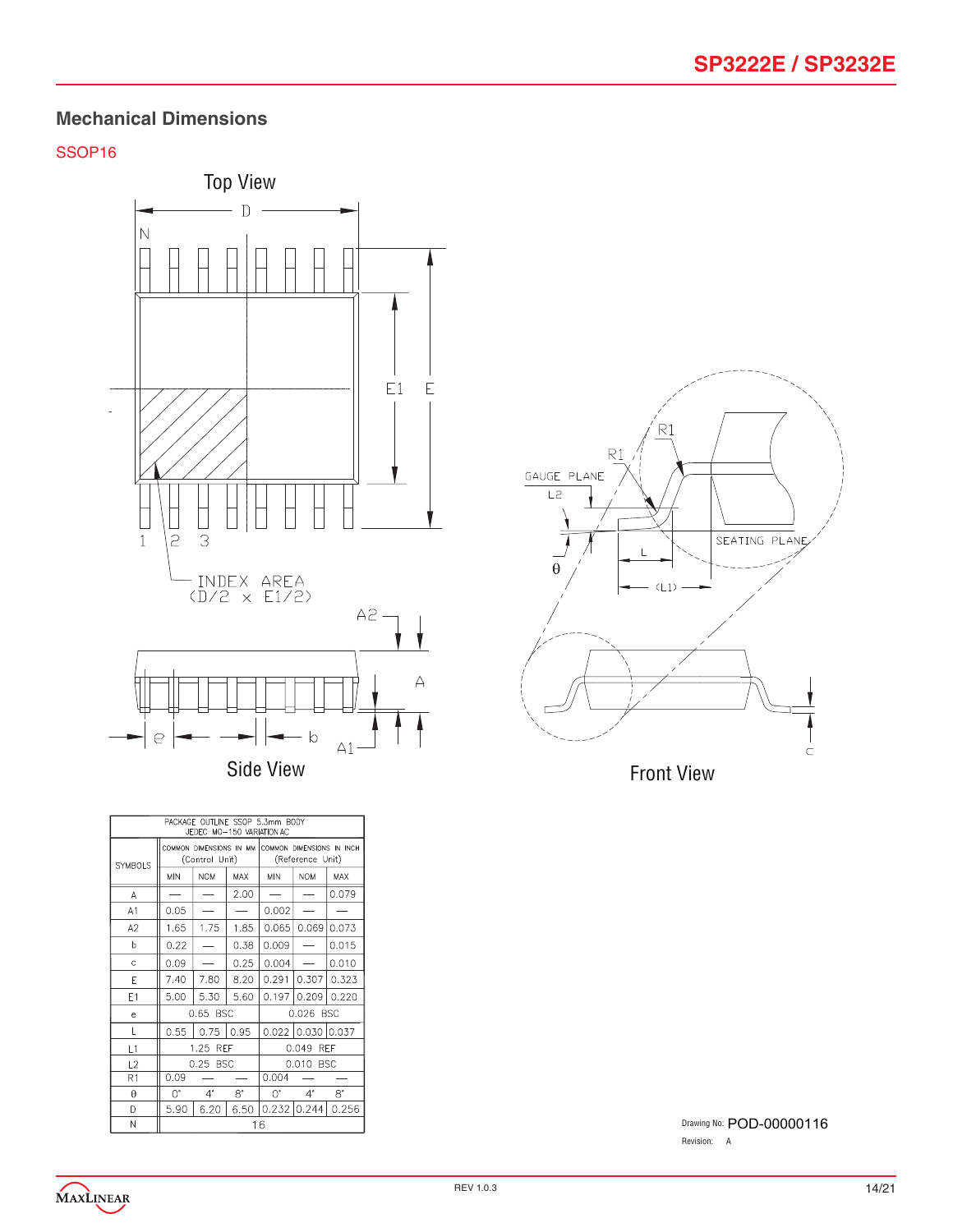# WSOIC16





Side View

Front View

| PACKAGE OUTLINE SOIC .300" BODY<br>JEDEC MS-013 VARIATION AA |                         |                          |                  |            |                             |            |
|--------------------------------------------------------------|-------------------------|--------------------------|------------------|------------|-----------------------------|------------|
|                                                              | COMMON DIMENSIONS IN MM |                          |                  |            | COMMON DIMENSIONS IN INCHES |            |
| <b>SYMBOLS</b>                                               | (Control Unit)          |                          | (Reference Unit) |            |                             |            |
|                                                              | <b>MIN</b>              | <b>NOM</b>               | <b>MAX</b>       | <b>MIN</b> | <b>NOM</b>                  | <b>MAX</b> |
| A                                                            | 2.35                    |                          | 2.65             | 0.093      |                             | 0.104      |
| A1                                                           | 0.10                    |                          | 0.30             | 0.004      |                             | 0.012      |
| A2                                                           | 2.05                    |                          | 2.55             | 0.081      |                             | 0.100      |
| b                                                            | 0.31                    |                          | 0.51             | 0.012      |                             | 0.020      |
| c                                                            | 0.20                    |                          | 0.33             | 0.008      |                             | 0.013      |
| E                                                            |                         | 10.30 BSC                |                  | 0.406 BSC  |                             |            |
| E1                                                           |                         | <b>BSC</b><br>7.50       |                  | 0.295 BSC  |                             |            |
| e                                                            |                         | 1.27 BSC                 |                  | 0.050 BSC  |                             |            |
| h                                                            | 0.25                    |                          | 0.75             | 0.010      |                             | 0.030      |
| Г                                                            | 0.40                    |                          | 1.27             | 0.016      |                             | 0.050      |
| L1                                                           |                         | 1.40 REF                 |                  | 0.055 REF  |                             |            |
| L2                                                           |                         | 0.25 BSC                 |                  |            | 0.010 BSC                   |            |
| R                                                            | 0.07                    |                          |                  | 0.003      |                             |            |
| R1                                                           | 0.07                    | $\overline{\phantom{0}}$ |                  | 0.003      | $\overline{\phantom{0}}$    |            |
| $\theta$                                                     | 0.                      | $\overline{\phantom{0}}$ | 8.               | 0.         |                             | 8.         |
| $\theta$ 1                                                   | 5.                      |                          | 15°              | 5.         |                             | 15°        |
| $\theta$ 2                                                   | 0.                      |                          |                  | 0.         |                             |            |
| D                                                            |                         | 10.30 BSC                |                  |            | 0.405 BSC                   |            |
| N                                                            | 16                      |                          |                  |            |                             |            |

Drawing No: POD-00000115

Revision: B

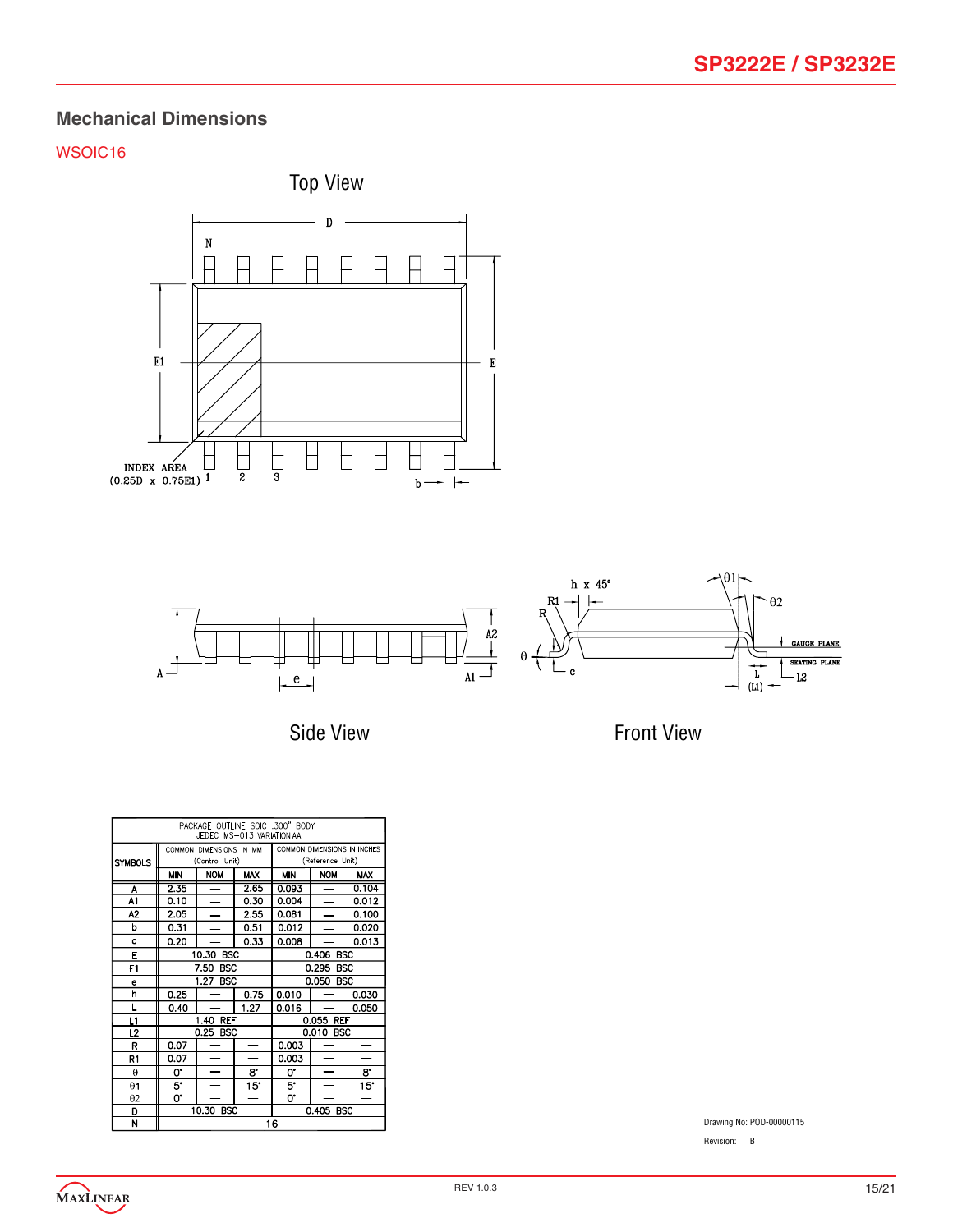# WSOIC18







| PACKAGE OUTLINE SOIC .300" BODY<br>JEDEC MS-013 VARIATION AB |            |                         |                          |            |                             |            |  |
|--------------------------------------------------------------|------------|-------------------------|--------------------------|------------|-----------------------------|------------|--|
|                                                              |            | COMMON DIMENSIONS IN MM |                          |            | COMMON DIMENSIONS IN INCHES |            |  |
| <b>SYMBOLS</b>                                               |            | (Control Unit)          |                          |            | (Reference Unit)            |            |  |
|                                                              | <b>MIN</b> | <b>NOM</b>              | <b>MAX</b>               | <b>MIN</b> | <b>NOM</b>                  | <b>MAX</b> |  |
| Α                                                            | 2.35       |                         | 2.65                     | 0.093      |                             | 0.104      |  |
| A1                                                           | 0.10       |                         | 0.30                     | 0.004      |                             | 0.012      |  |
| A <sub>2</sub>                                               | 2.05       |                         | 2.55                     | 0.081      |                             | 0.100      |  |
| b                                                            | 0.31       |                         | 0.51                     | 0.012      |                             | 0.020      |  |
| Ċ                                                            | 0.20       |                         | 0.33                     | 0.008      |                             | 0.013      |  |
| Ε                                                            |            | 10.30<br><b>BSC</b>     |                          | 0.406 BSC  |                             |            |  |
| E1                                                           |            | <b>BSC</b><br>7.50      |                          | 0.295 BSC  |                             |            |  |
| e                                                            |            | 1.27<br><b>BSC</b>      |                          | 0.050 BSC  |                             |            |  |
| h                                                            | 0.25       |                         | 0.75                     | 0.010      |                             | 0.030      |  |
| L                                                            | 0.40       |                         | 1.27                     | 0.016      |                             | 0.050      |  |
| L1                                                           |            | 1.40<br>ref             |                          | 0.055 REF  |                             |            |  |
| L2                                                           |            | 0.25 BSC                |                          |            | 0.010 BSC                   |            |  |
| R                                                            | 0.07       |                         |                          | 0.003      |                             |            |  |
| R1                                                           | 0.07       |                         |                          | 0.003      |                             |            |  |
| θ                                                            | 0.         |                         | 8.                       | o.         |                             | 8.         |  |
| $\theta$ 1                                                   | 5.         |                         | 15"                      | 5.         |                             | 15"        |  |
| $\theta$ 2                                                   | 0.         |                         | $\overline{\phantom{a}}$ | 0.         |                             |            |  |
| D                                                            |            | 11.55 BSC               |                          |            | 0.455 BSC                   |            |  |
| N                                                            | 1.2        |                         |                          |            |                             |            |  |

Front View

Drawing No: POD-00000118

Revision: B

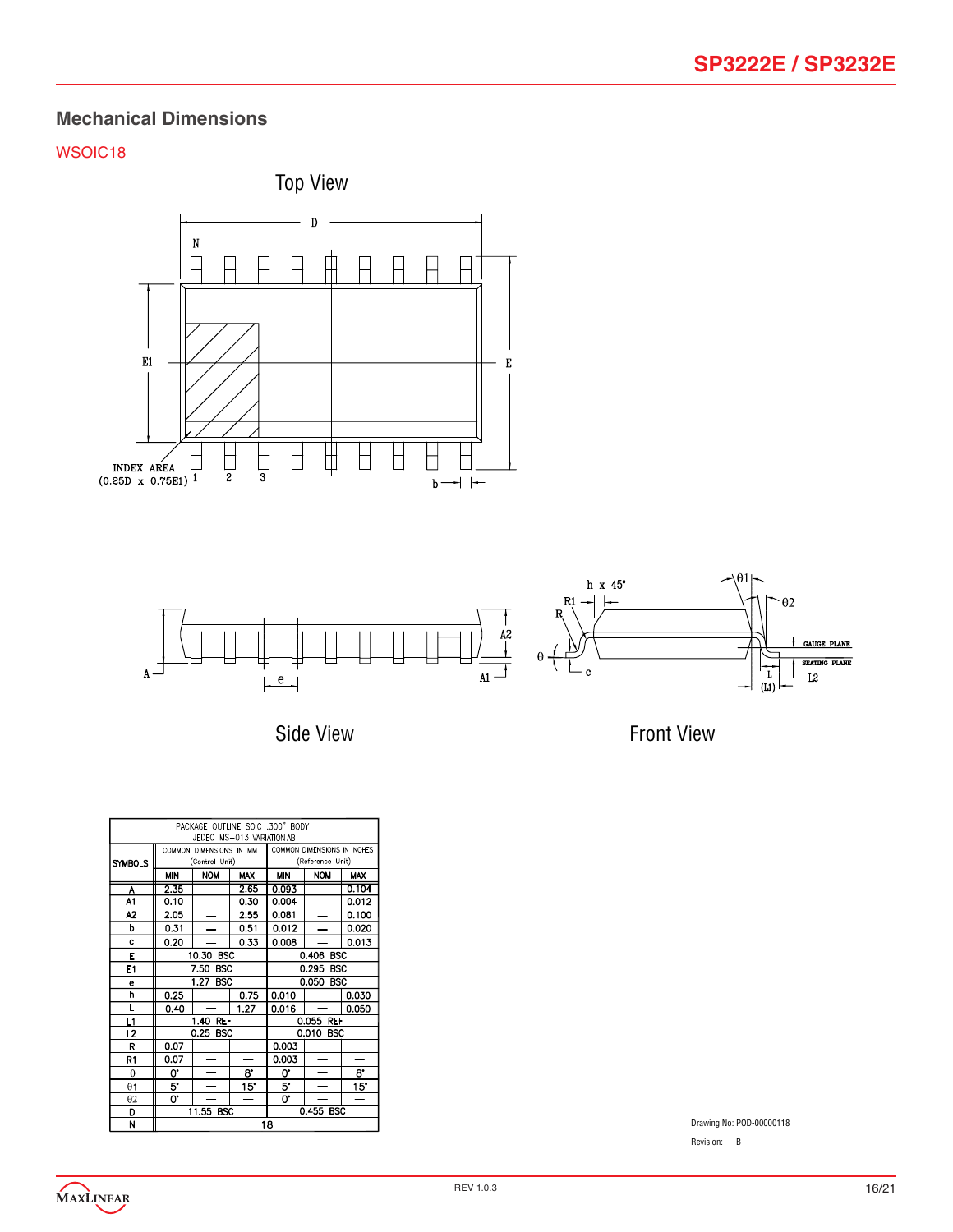# NSOIC16







Side View



| PACKAGE OUTLINE NSOIC .150" BODY<br>JEDEC MS-012 VARIATION AC |             |                                           |            |                     |                                               |            |
|---------------------------------------------------------------|-------------|-------------------------------------------|------------|---------------------|-----------------------------------------------|------------|
| <b>SYMBOLS</b>                                                |             | COMMON DIMENSIONS IN MM<br>(Control Unit) |            |                     | COMMON DIMENSIONS IN INCH<br>(Reference Unit) |            |
|                                                               | MIN         | <b>NOM</b>                                | <b>MAX</b> | MIN                 | <b>NOM</b>                                    | <b>MAX</b> |
| Α                                                             | 1.35        |                                           | 1.75       | 0.053               |                                               | 0.069      |
| A <sub>1</sub>                                                | 0.10        | $\equiv$                                  | 0.25       | 0.004               | $\overline{\phantom{0}}$                      | 0.010      |
| A <sub>2</sub>                                                | 1.25        |                                           | 1.65       | 0.049               |                                               | 0.065      |
| b                                                             | 0.31        |                                           | 0.51       | 0.012               |                                               | 0.020      |
| c                                                             | 0.17        |                                           | 0.25       | 0.007               |                                               | 0.010      |
| Е                                                             |             | <b>BSC</b><br>6.00                        |            | 0.236 BSC           |                                               |            |
| E <sub>1</sub>                                                |             | 3.90<br><b>BSC</b>                        |            | 0.154 BSC           |                                               |            |
| e                                                             |             | 1.27<br><b>BSC</b>                        |            | 0.050<br><b>BSC</b> |                                               |            |
| h                                                             | 0.25        |                                           | 0.50       | 0.010               |                                               | 0.020      |
| Г                                                             | 0.40        |                                           | 1.27       | 0.016               |                                               | 0.050      |
| L1                                                            |             | 1.04 REF                                  |            |                     | 0.041<br>REF                                  |            |
| L2                                                            |             | 0.25 BSC                                  |            |                     | 0.010 BSC                                     |            |
| R                                                             | 0.07        |                                           |            | 0.003               |                                               |            |
| R1                                                            | 0.07        | ÷.                                        |            | 0.003               |                                               |            |
| q                                                             | 0.          |                                           | 8.         | 0.                  |                                               | 8.         |
| ₫                                                             | $5^{\circ}$ |                                           | 15"        | $5^{\circ}$         |                                               | 15"        |
| آڇو                                                           | 0.          |                                           |            | 0.                  |                                               |            |
| D                                                             |             | <b>BSC</b><br>9.90                        |            |                     | 0.390<br><b>BSC</b>                           |            |
| N                                                             |             |                                           |            | 16                  |                                               |            |

Drawing No: POD-00000114 Revision: A

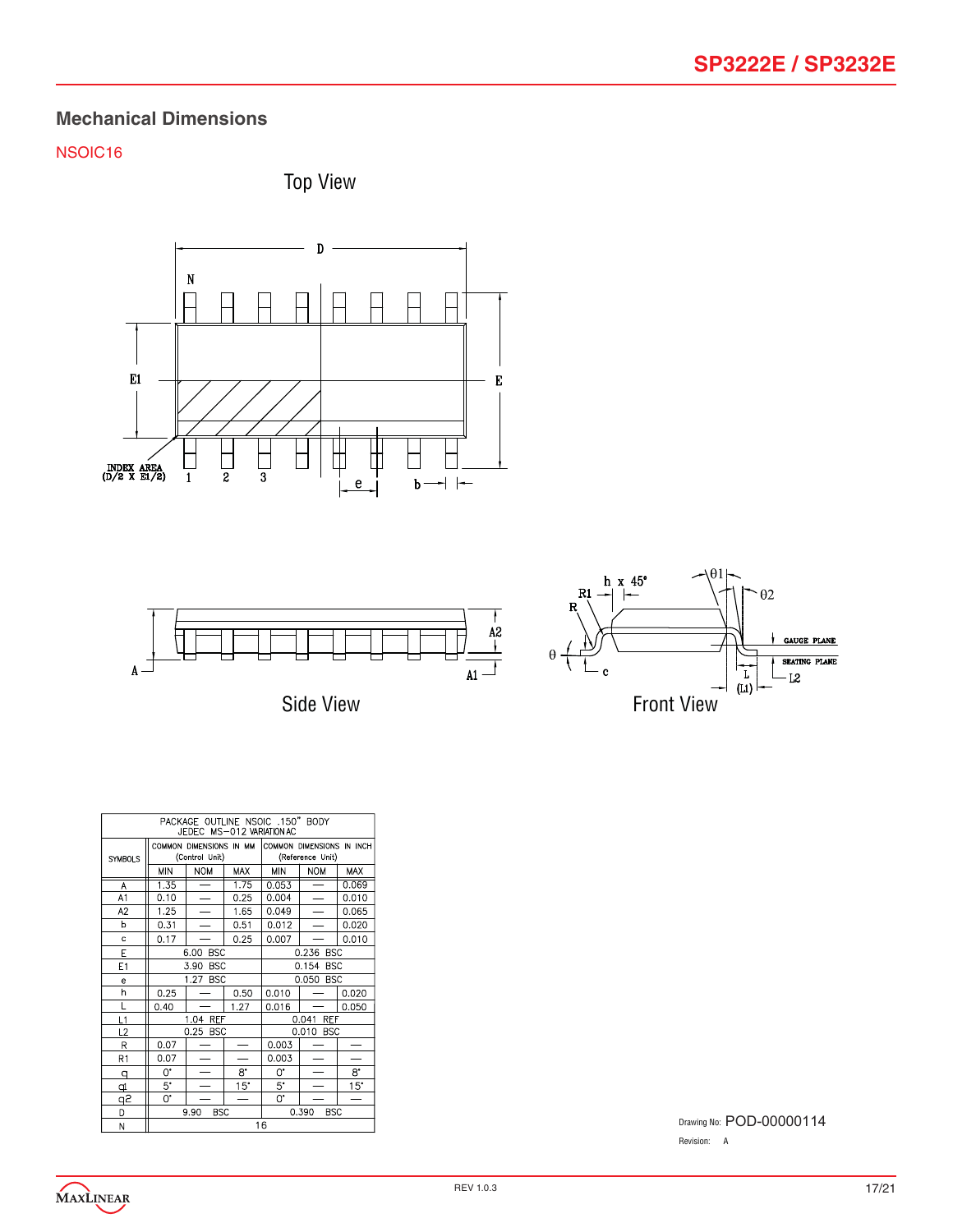### TSSOP16





| 16 Pin TSSOP JEDEC MO-153 Variation AB |                                    |            |             |                                        |                     |       |
|----------------------------------------|------------------------------------|------------|-------------|----------------------------------------|---------------------|-------|
| <b>SYMBOLS</b>                         | DIMENSIONS IN MM<br>(Control Unit) |            |             | DIMENSIONS IN INCH<br>(Reference Unit) |                     |       |
|                                        | <b>MIN</b>                         | <b>NOM</b> | MAX         | <b>MIN</b>                             | <b>NOM</b>          | MAX   |
| Α                                      | $\overline{\phantom{0}}$           | -          | 1.20        |                                        |                     | 0.047 |
| A <sub>1</sub>                         | 0.05                               |            | 0.15        | 0.002                                  |                     | 0.006 |
| A2                                     | 0.80                               | 1.00       | 1.05        | 0.031                                  | 0.039               | 0.041 |
| b                                      | 0.19                               |            | 0.30        | 0.007                                  |                     | 0.012 |
| Ċ                                      | 0.09                               |            | 0.20        | 0.004                                  |                     | 0.008 |
| E                                      | 6.40 BSC                           |            |             | 0.252 BSC                              |                     |       |
| E <sub>1</sub>                         | 4.30                               | 4.40       | 4.50        |                                        | $0.169$ 0.173 0.177 |       |
| e                                      | 0.65 BSC                           |            |             | 0.026 BSC                              |                     |       |
| L                                      | 0.45                               | 0.60       | 0.75        |                                        | 0.018 0.024 0.030   |       |
| L1                                     | 1.00<br><b>RFF</b>                 |            |             | 0.039 RFF                              |                     |       |
| L2                                     | 0.25 BSC                           |            |             | 0.010 BSC                              |                     |       |
| R                                      | 0.09                               |            |             | 0.035                                  |                     |       |
| R1                                     | 0.09                               |            |             | 0.035                                  |                     |       |
| $\theta$                               | 12' REF                            |            |             | $12^{\circ}$ REF                       |                     |       |
| $\theta$ 1                             | U.                                 |            | $8^{\circ}$ | O.                                     |                     | 8.    |
| D                                      | 4.90                               | 5.00       | 5.10        |                                        | 0.193 0.197         | 0.200 |
| N                                      | 16                                 |            |             | 16                                     |                     |       |

Front View

Drawing No: POD-00000117Revision: A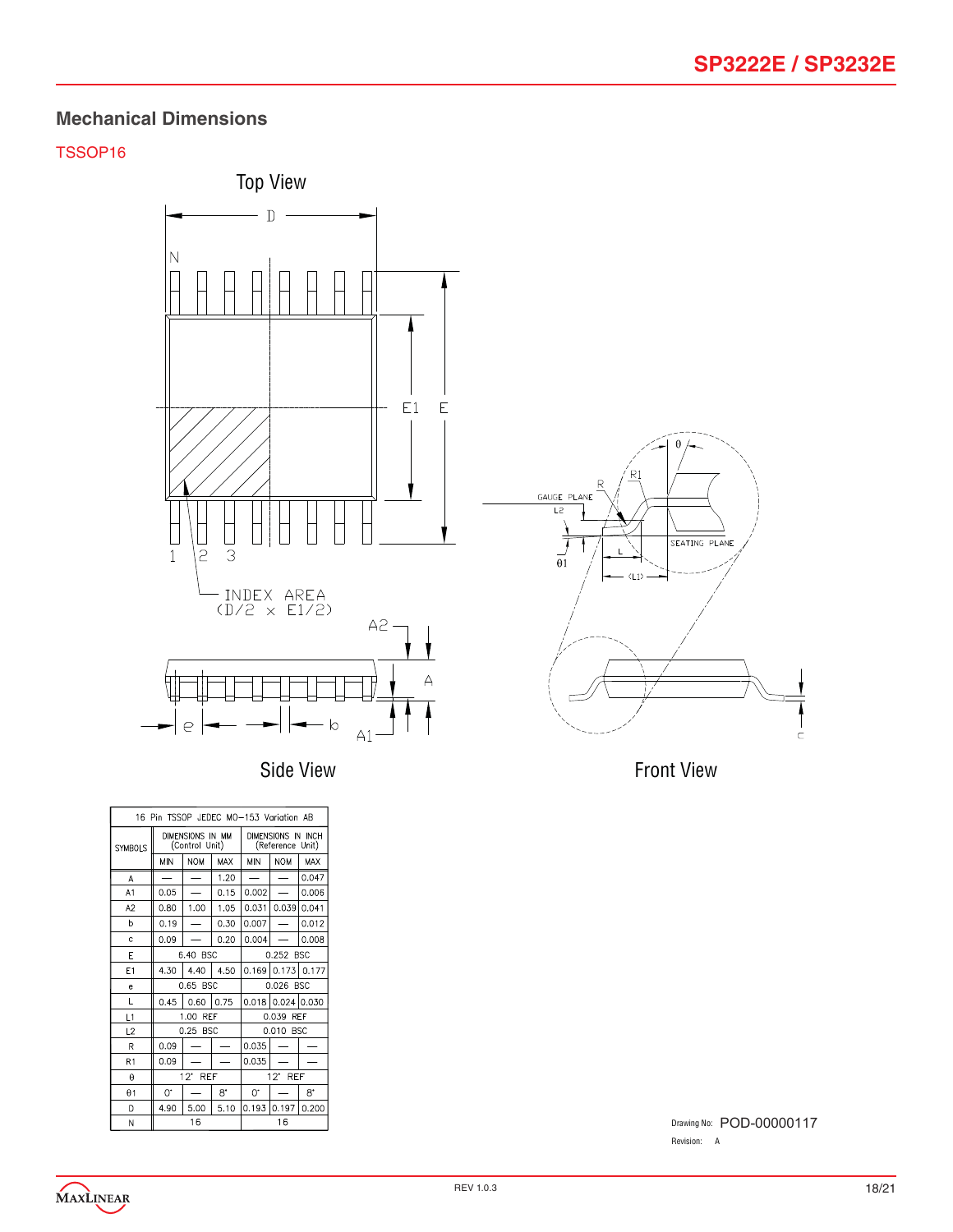### TSSOP20



20 Pin TSSOP JEDEC MO-153 Variation AC DIMENSIONS IN MM DIMENSIONS IN INCH SYMBOLS (Control Unit) (Reference Unit) MIN NOM MAX MIN NOM MAX  $1.20$  $0.047$  $\mathsf{A}$  $\equiv$  $A1$  $0.05$  $\overline{\phantom{a}}$  $0.15$  $0.002$  $\equiv$ 0.006  $0.80$  1.00  $\boxed{0.031}$  0.039 0.041  $A2$ 1.05  $\boxed{0.19}$  $0.30 \mid 0.007$  $- 0.012$  $\,$  b  $\overline{\phantom{0}}$  $0.09$  $\equiv$  $0.20 \mid 0.004$  $- 0.008$  $\mathbf{c}$  $6.40$  BSC  $0.252$  BSC  $\overline{\mathsf{E}}$  $E1$  $4.30$   $4.40$   $4.50$  0.169 0.173 0.177  $0.65$  BSC  $0.026$  BSC  $\overline{\rm e}$  $\mathsf{L}$  $L1$ 1.00 REF 0.039 REF  $0.25$  BSC  $0.010$  BSC  $L2$  $\mathsf{R}$  $0.09$  $\equiv$  $\overline{\phantom{0}}$  $|0.035| -$  - $R1$  $0.09$  $\equiv$  $|0.035| - | \overline{\phantom{a}}$  $12^{\circ}$  REF  $\boldsymbol{\theta}$  $12^*$  REF  $\theta$  1  $\mathbb{O}^\bullet$  $8^{\circ}$  $0. 0. 8.$  $\overline{\phantom{m}}$  $\overline{\mathsf{D}}$  $6.40$  $6.50 \ 6.60$  $0.252$   $0.256$   $0.260$  $\mathbf N$ 20 20

Drawing No: POD-00000120Revision: A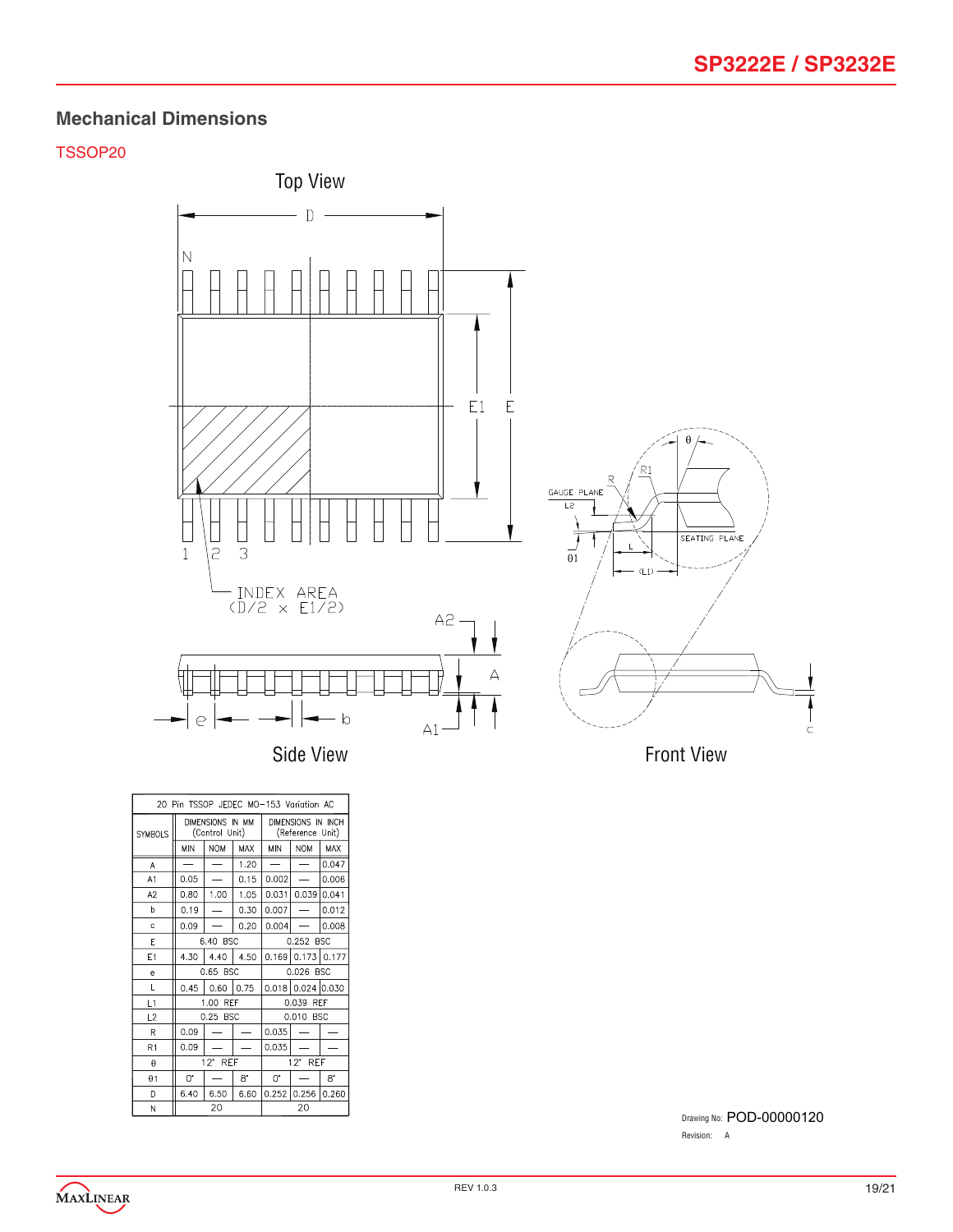# <span id="page-19-0"></span>**Ordering Information(1)**

| <b>Part Number</b> | <b>Operating Temperature Range</b>   | Package      | <b>Packaging Method</b> | Lead-Free $(2)$ |  |
|--------------------|--------------------------------------|--------------|-------------------------|-----------------|--|
| <b>SP3222E</b>     |                                      |              |                         |                 |  |
| SP3222ECA-L/TR     | $0^{\circ}$ C to +70 $^{\circ}$ C    | 20 Pin SSOP  | Reel                    | Yes             |  |
| SP3222ECT-L/TR     | $0^{\circ}$ C to +70 $^{\circ}$ C    | 18 Pin WSOIC | Reel                    | <b>Yes</b>      |  |
| SP3222ECY-L/TR     | $0^{\circ}$ C to +70 $^{\circ}$ C    | 20 Pin TSSOP | Reel                    | Yes             |  |
| SP3222EEA-L/TR     | -40 $^{\circ}$ C to +85 $^{\circ}$ C | 20 Pin SSOP  | Reel                    | <b>Yes</b>      |  |
| SP3222EEY-L/TR     | -40 $^{\circ}$ C to +85 $^{\circ}$ C | 20 Pin TSSOP | Reel                    | Yes             |  |
| <b>SP3232E</b>     |                                      |              |                         |                 |  |
| SP3232ECA-L        | $0^{\circ}$ C to +70 $^{\circ}$ C    | 16 Pin SSOP  | Tube                    | <b>Yes</b>      |  |
| SP3232ECA-L/TR     | $0^{\circ}$ C to +70 $^{\circ}$ C    | 16 Pin SSOP  | Reel                    | Yes             |  |
| SP3232ECN-L        | $0^{\circ}$ C to +70 $^{\circ}$ C    | 16 Pin NSOIC | Tube                    | Yes             |  |
| SP3232ECN-L/TR     | $0^{\circ}$ C to +70 $^{\circ}$ C    | 16 Pin NSOIC | Reel                    | Yes             |  |
| SP3232ECT-L/TR     | $0^{\circ}$ C to +70 $^{\circ}$ C    | 16 Pin WSOIC | Reel                    | <b>Yes</b>      |  |
| SP3232ECY-L        | $0^{\circ}$ C to +70 $^{\circ}$ C    | 16 Pin TSSOP | Tube                    | Yes             |  |
| SP3232ECY-L/TR     | $0^{\circ}$ C to +70 $^{\circ}$ C    | 16 Pin TSSOP | Reel                    | <b>Yes</b>      |  |
| SP3232EEA-L        | -40 $^{\circ}$ C to +85 $^{\circ}$ C | 16 Pin SSOP  | Tube                    | Yes             |  |
| SP3232EEA-L/TR     | -40 $^{\circ}$ C to +85 $^{\circ}$ C | 16 Pin SSOP  | Reel                    | <b>Yes</b>      |  |
| SP3232EEN-L        | -40 $^{\circ}$ C to +85 $^{\circ}$ C | 16 Pin NSOIC | Tube                    | <b>Yes</b>      |  |
| SP3232EEN-L/TR     | -40 $^{\circ}$ C to +85 $^{\circ}$ C | 16 Pin NSOIC | Reel                    | <b>Yes</b>      |  |
| SP3232EET-L        | -40 $^{\circ}$ C to +85 $^{\circ}$ C | 16 Pin WSOIC | Tube                    | <b>Yes</b>      |  |
| SP3232EET-L/TR     | -40 $^{\circ}$ C to +85 $^{\circ}$ C | 16 Pin WSOIC | Reel                    | Yes             |  |
| SP3232EEY-L        | -40 $^{\circ}$ C to +85 $^{\circ}$ C | 16 Pin TSSOP | Tube                    | <b>Yes</b>      |  |
| SP3232EEY-L/TR     | -40 $^{\circ}$ C to +85 $^{\circ}$ C | 16 Pin TSSOP | Reel                    | Yes             |  |

#### **NOTE:**

1. Refer to [www.maxlinear.com](http://www.maxlinear.com/SP3232E)/SP3222E and www.maxlinear.com/SP3232E for most up-to-date Ordering Information.

2. Visit [www.maxlinear.com](http://www.maxlinear.com) for additional information on Environmental Rating.

# **Selection Table**

| <b>MODEL</b> | <b>Power Supplies</b> | <b>RS-232</b><br><b>Drivers</b> | <b>RS-232</b><br><b>Receivers</b> | External<br>Components | Shutdown | <b>TTL 3-State</b> | # of Pins |
|--------------|-----------------------|---------------------------------|-----------------------------------|------------------------|----------|--------------------|-----------|
| SP3222E      | $+3.0V$ to $+5.5V$    |                                 |                                   | 4 Capacitors           | Yes      | Yes                | 18.20     |
| SP3232E      | $+3.0V$ to $+5.5V$    | -                               |                                   | 4 Capacitors           | No       | No                 |           |